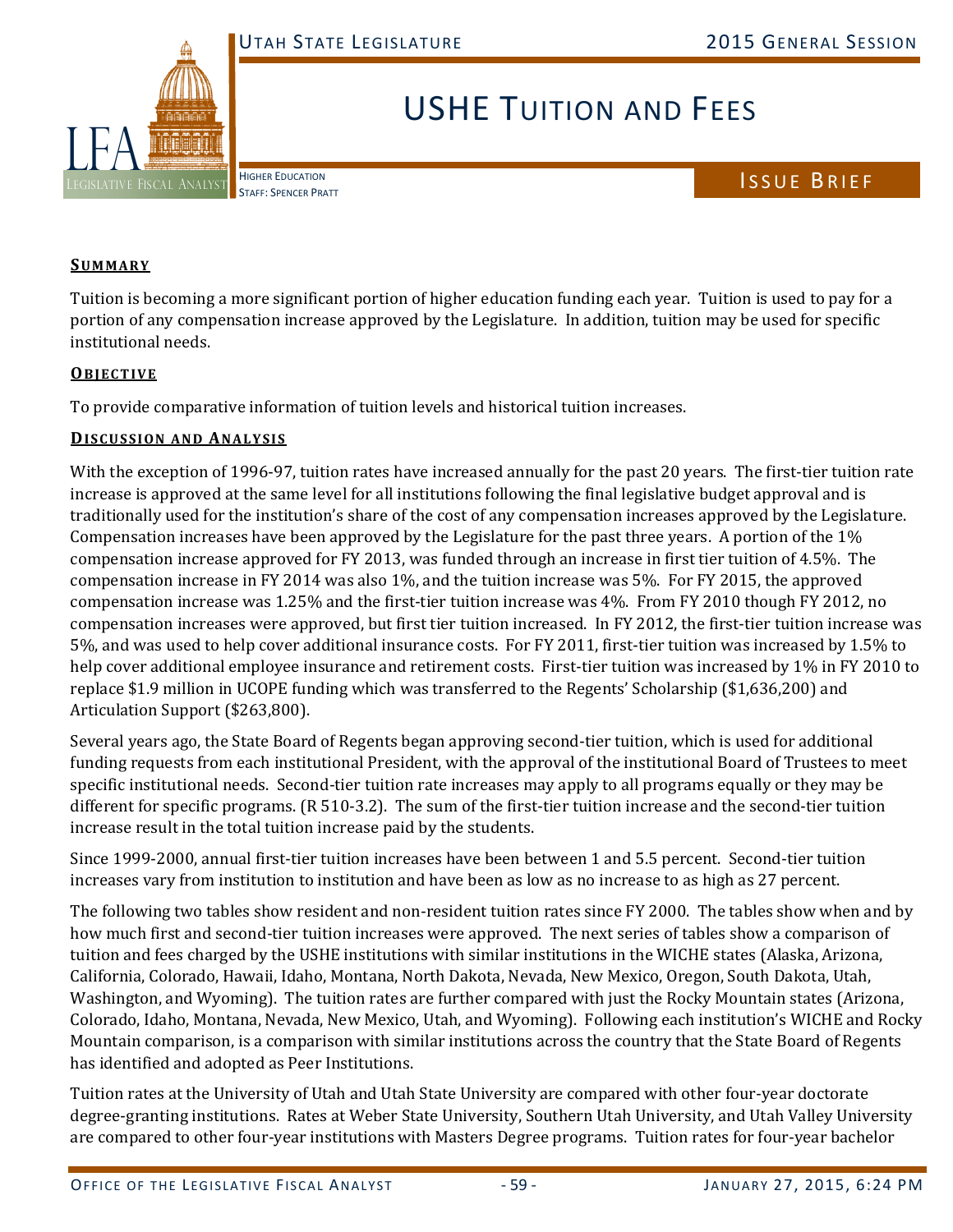# USHE TUITION AND FEES

degree programs include Dixie State College. The tuition rates at Snow College, USU - College of Eastern Utah, and Salt Lake Community College are compared to other community colleges.

Tuition and fees at the University of Utah are at a level approximately 70 percent of the average of the WICHE states, at 87 percent of the average of the Rocky Mountain states, and 68 percent of the University's peer institutions.

Tuition and fees at Utah State University are approximately 82 percent of the averages of WICHE, Rocky Mountain states, and its peer institutions. (Note: Tuition comparisons with WICHE and Rocky Mountain states include USU's tuition for 15 credit hours; the comparisons with peer institutions include USU's tuition for 12 credit hours. While this difference in credit hours occurs in each comparison, only USU's tuition differs between 12 and 15 credit hours).

Weber State University's tuition levels are at 77 percent of the WICHE average, 80 percent of the Rocky Mountain average of similar institutions, and 70 percent of the peer institutions.

Tuition rates at Southern Utah University are 95 percent of the WICHE average, 112 percent of the Rocky Mountain average, and 79 percent of the University's peer institutions.

The tuition rates at Utah Valley University are 78 percent of the WICHE average, 81 percent of the Rocky Mountain average, and 75 percent of those at its peer institutions.

Dixie State College's tuition rates are 69 percent of the WICHE average, 74 percent of the Rocky Mountain average, and 67 percent of its peer institutions.

Tuition rates at Snow College are at 131 percent of the WICHE average, 125 percent of the Rocky Mountain average, and 94 percent of its peer institutions. Tuition rates at the Utah State University - College of Eastern Utah are at 131 percent of the WICHE average and 124 percent of the Rocky Mountain average. Salt Lake Community College's tuition levels are at 134 percent of the WICHE average, 128 percent of the Rocky Mountain average, and 106 percent of the average of its peer institutions.

| <b>Utah System of Higher Education</b><br><b>Resident Tuition</b><br>FY 2000 through FY 2015 |         |           |         |         |           |         |         |         |         |         |         |           |         |           |           |           |
|----------------------------------------------------------------------------------------------|---------|-----------|---------|---------|-----------|---------|---------|---------|---------|---------|---------|-----------|---------|-----------|-----------|-----------|
|                                                                                              |         |           |         |         |           |         |         |         |         |         |         |           |         |           |           |           |
|                                                                                              | 99-00   | $00 - 01$ | 01-02   | 02-03   | $03 - 04$ | 04-05   | 05-06   | 06-07   | 07-08   | 08-09   | 09-10   | $10 - 11$ | 11-12   | $12 - 13$ | $13 - 14$ | $14 - 15$ |
| University of Utah                                                                           | \$2,278 | \$2,370   | \$2,502 | \$2,742 | \$3.058   | \$3,364 | \$3,629 | \$3,972 | \$4,270 | \$4,526 | \$4,956 | \$5,427   | \$5,850 | \$6,201   | \$6,511   | \$6,889   |
| <b>First-Tier Increases</b>                                                                  | 3.0%    | 4.0%      | 5.5%    | 4.0%    | 4.5%      | 3.0%    | 3.5%    | 4.0%    | 4.0%    | 3.5%    | 1.0%    | 1.5%      | 5.0%    | 4.5%      | 5.0%      | 4.0%      |
| Second-Tier Increases                                                                        |         |           | 1.3%    | 5.6%    | 7.0%      | 7.0%    | 4.4%    | 5.5%    | 3.5%    | 2.5%    | 8.5%    | 8.0%      | 2.8%    | 1.5%      | 0.0%      | 1.8%      |
| <b>Utah State University</b>                                                                 | \$1,871 | \$1.945   | \$2,123 | \$2,388 | \$2,615   | \$2,850 | \$3,128 | \$3,378 | \$3,615 | \$3,832 | \$4,043 | \$4,346   | \$4,737 | \$5,021   | \$5,273   | \$5,563   |
| <b>First-Tier Increases</b>                                                                  | 3.0%    | 4.0%      | 5.5%    | 4.0%    | 4.5%      | 3.0%    | 3.5%    | 4.0%    | 4.0%    | 3.5%    | 1.0%    | 1.5%      | 5.0%    | 4.5%      | 5.0%      | 4.0%      |
| Second-Tier Increases                                                                        |         |           | 3.5%    | 5.5%    | 5.0%      | 4.0%    | 6.3%    | 4.0%    | 3.0%    | 2.5%    | 4.5%    | 6.0%      | 4.0%    | 1.5%      | 0.0%      | 1.5%      |
| Weber State University                                                                       | \$1.606 | \$1.670   | \$1.756 | \$1.947 | \$2,130   | \$2.344 | \$2,573 | \$2,793 | \$2,988 | \$3,153 | \$3,358 | \$3,559   | \$3,773 | \$3.962   | \$4,159   | \$4,326   |
| <b>First-Tier Increases</b>                                                                  | 3.0%    | 4.0%      | 5.5%    | 4.0%    | 4.5%      | 3.0%    | 3.5%    | 4.0%    | 4.0%    | 3.5%    | 1.0%    | 1.5%      | 5.0%    | 4.5%      | 5.0%      | 4.0%      |
| Second-Tier Increases                                                                        |         |           | 1.5%    | 5.0%    | 5.0%      | 7.0%    | 6.3%    | 4.5%    | 3.0%    | 2.0%    | 5.5%    | 4.5%      | 1.0%    | 0.5%      | 0.0%      | 0.0%      |
| Southern Utah University                                                                     | \$1,524 | \$1.613   | \$1,732 | \$1.888 | \$2,332   | \$2,588 | \$2.834 | \$3.060 | \$3,274 | \$3,502 | \$3,730 | \$4.196   | \$4.658 | \$4,961   | \$5,208   | \$5,416   |
| <b>First-Tier Increases</b>                                                                  | 3.0%    | 5.8%      | 5.5%    | 4.0%    | 4.5%      | 3.0%    | 3.5%    | 4.0%    | 4.0%    | 3.5%    | 1.0%    | 1.5%      | 5.0%    | 4.5%      | 5.0%      | 4.0%      |
| Second-Tier Increases                                                                        |         |           | 2.0%    | 5.0%    | 19.0%     | 8.0%    | 6.0%    | 4.0%    | 3.0%    | 3.5%    | 5.5%    | 11.0%     | 6.0%    | 2.0%      | 0.0%      | 0.0%      |
| Snow College                                                                                 | \$1.042 | \$1.084   | \$1.144 | \$1.253 | \$1.370   | \$1.494 | \$1.636 | \$1.784 | \$1.882 | \$1.967 | \$2.152 | \$2.356   | \$2.521 | \$2.697   | \$2.830   | \$2.999   |
| <b>First-Tier Increases</b>                                                                  | 3.0%    | 4.0%      | 5.5%    | 4.0%    | 4.5%      | 3.0%    | 3.5%    | 4.0%    | 4.0%    | 3.5%    | 1.0%    | 1.5%      | 5.0%    | 4.5%      | 5.0%      | 4.0%      |
| Second-Tier Increases                                                                        |         |           | 0.0%    | 5.5%    | 4.9%      | 6.1%    | 6.0%    | 5.0%    | 1.5%    | 1.0%    | 8.5%    | 8.0%      | 2.0%    | 2.5%      | 0.0%      | 2.0%      |
| Dixie State University                                                                       | \$1.143 | \$1.189   | \$1.252 | \$1.320 | \$1.416   | \$1.524 | \$1.602 | \$2.100 | \$2.292 | \$2.442 | \$2.640 | \$2.941   | \$3.288 | \$3.469   | \$3.642   | \$3.794   |
| <b>First-Tier Increases</b>                                                                  | 3.0%    | 4.0%      | 5.5%    | 4.0%    | 4.5%      | 3.0%    | 3.5%    | 4.0%    | 4.0%    | 3.5%    | 1.0%    | 1.5%      | 5.0%    | 4.5%      | 5.0%      | 4.0%      |
| Second-Tier Increases                                                                        |         |           | 0.0%    | 1.0%    | 2.8%      | 4.6%    | 1.6%    | 27.1%   | 5.0%    | 3.0%    | 7.1%    | 9.9%      | 6.8%    | 1.0%      | 0.0%      | 0.0%      |
| College of Eastern Utah/USU-Eas                                                              | \$1,094 | \$1,138   | \$1,201 | \$1,296 | \$1.406   | \$1,505 | \$1,611 | \$1,749 | \$1,819 | \$1,900 | \$2,070 | \$2,267   | \$2.471 | \$2,619   |           |           |
| <b>First-Tier Increases</b>                                                                  | 3.0%    | 4.0%      | 5.5%    | 4.0%    | 4.5%      | 3.0%    | 3.5%    | 4.0%    | 4.0%    | 3.5%    | 1.0%    | 1.5%      | 5.0%    | 4.5%      |           |           |
| Second-Tier Increases                                                                        |         |           | 0.0%    | 4.0%    | 4.0%      | 4.0%    | 3.5%    | 4.5%    | 0.0%    | 0.5%    | 8.0%    | 8.0%      | 4.0%    | 1.5%      |           |           |
| Utah Valley University                                                                       | \$1.310 | \$1.362   | \$1.542 | \$1.842 | \$2.072   | \$2.372 | \$2.580 | \$2.812 | \$3.000 | \$3.188 | \$3.464 | \$3.672   | \$3.944 | \$4,121   | \$4.368   | \$4,542   |
| <b>First-Tier Increases</b>                                                                  | 3.0%    | 4.0%      | 5.5%    | 4.0%    | 4.5%      | 3.0%    | 3.5%    | 4.0%    | 4.0%    | 3.5%    | 1.0%    | 1.5%      | 5.0%    | 4.5%      | 5.0%      | 4.0%      |
| Second-Tier Increases                                                                        |         |           | 7.0%    | 15.5%   | 8.0%      | 11.5%   | 5.3%    | 5.0%    | 2.7%    | 2.8%    | 7.7%    | 4.5%      | 2.4%    | 0.0%      | 1.0%      | 0.0%      |
| Salt Lake Community College                                                                  | \$1.310 | \$1.362   | \$1.436 | \$1.564 | \$1.697   | \$1.832 | \$1.968 | \$2.046 | \$2.168 | \$2.286 | \$2.376 | \$2.519   | \$2.640 | \$2.759   | \$2.924   | \$3.040   |
| <b>First-Tier Increases</b>                                                                  | 3.0%    | 4.0%      | 5.5%    | 4.0%    | 4.5%      | 3.0%    | 3.5%    | 4.0%    | 4.0%    | 3.5%    | 1.0%    | 1.5%      | 5.0%    | 4.5%      | 5.0%      | 4.0%      |
| Second-Tier Increases                                                                        |         |           | 0.0%    | 5.0%    | 4.0%      | 5.0%    | 3.9%    | 0.0%    | 2.0%    | 2.0%    | 3.0%    | 4.5%      | 0.0%    | 0.0%      | 1.0%      | 0.0%      |
| Utah System of Higher Education                                                              |         |           |         |         |           |         |         |         |         |         |         |           |         |           |           |           |
| <b>First-Tier Increases</b>                                                                  | 3.0%    | 4.0%      | 5.5%    | 4.0%    | 4.5%      | 3.0%    | 3.5%    | 4.0%    | 4.0%    | 4.0%    | 1.0%    | 1.5%      | 5.0%    | 4.5%      | 5.0%      | 4.0%      |
| Average Second-Tier Increases                                                                |         |           | 1.7%    | 5.8%    | 6.6%      | 6.4%    | 4.8%    | 6.6%    | 2.6%    | 2.2%    | 6.5%    | 7.2%      | 3.2%    | 1.2%      | 0.3%      | 0.7%      |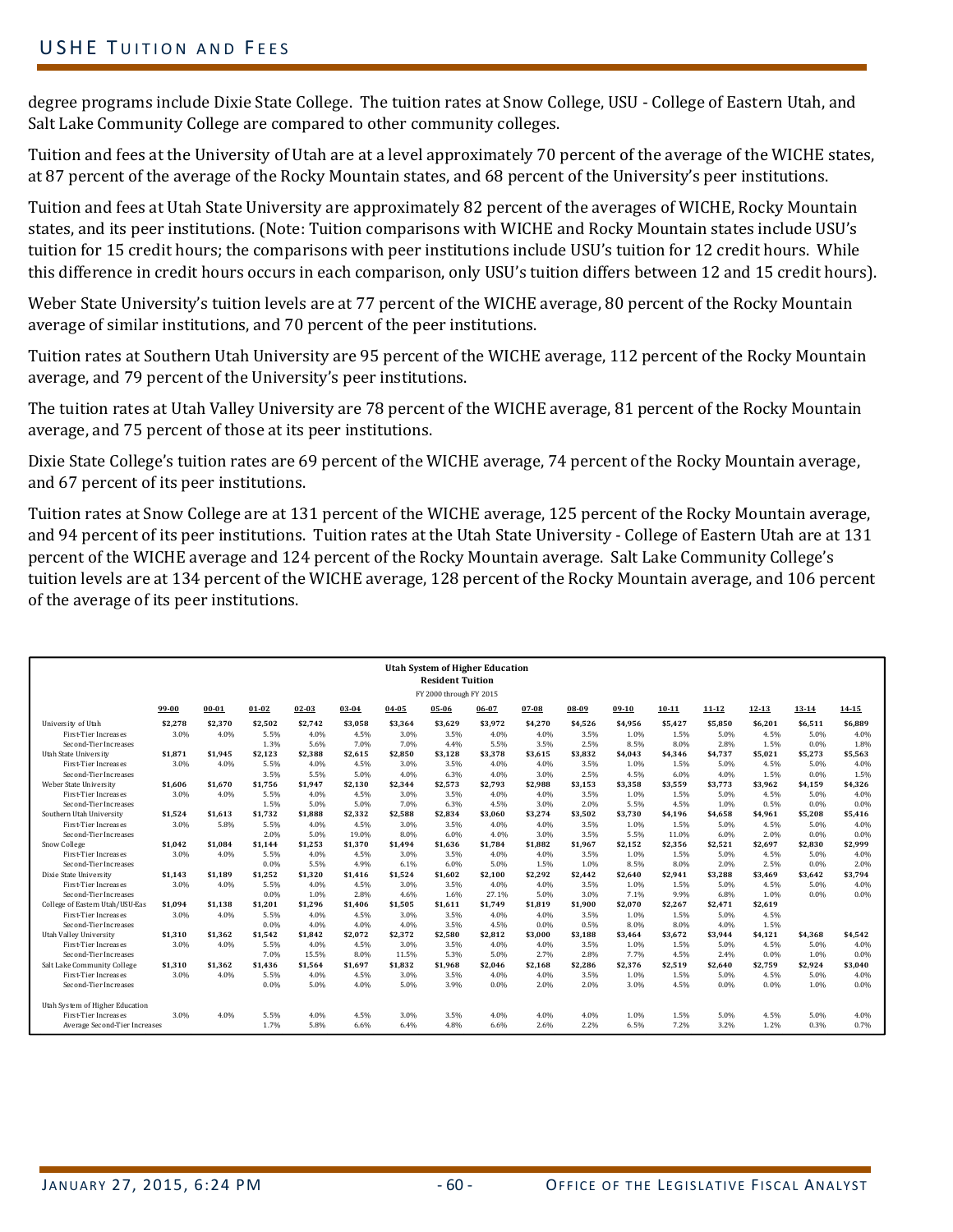| <b>Utah System of Higher Education</b><br><b>Non-Resident Tuition</b><br>FY 2000 through FY 2015 |         |           |         |           |           |           |          |          |           |          |          |           |           |          |          |          |
|--------------------------------------------------------------------------------------------------|---------|-----------|---------|-----------|-----------|-----------|----------|----------|-----------|----------|----------|-----------|-----------|----------|----------|----------|
|                                                                                                  | 99-00   | $00 - 01$ | 01-02   | $02 - 03$ | $03 - 04$ | $04 - 05$ | 05-06    | 06-07    | $07 - 08$ | 08-09    | $09-10$  | $10 - 11$ | $11 - 12$ | 12-13    | 13-14    | 14-15    |
| University of Utah                                                                               | \$7.983 | \$8.303   | \$8.759 | \$9.600   | \$10.704  | \$11,774  | \$12.701 | \$13.902 | \$14.945  | \$15.842 | \$17.346 | \$18.994  | \$20.476  | \$21.704 | \$22.790 | \$24.111 |
| <b>First-Tier Increases</b>                                                                      | 3.0%    | 4.0%      | 5.5%    | 4.0%      | 4.5%      | 3.0%      | 3.5%     | 4.0%     | 4.0%      | 3.5%     | 1.0%     | 1.5%      | 5.0%      | 4.5%     | 5.0%     | 4.0%     |
| Second-Tier Increases                                                                            |         |           | 1.3%    | 5.6%      | 7.0%      | 7.0%      | 4.4%     | 5.5%     | 3.5%      | 2.5%     | 8.5%     | 8.0%      | 2.8%      | 1.5%     | 0.0%     | 1.8%     |
| <b>Utah State University</b>                                                                     | \$6,560 | \$6.816   | \$7.429 | \$7.689   | \$8.420   | \$9.178   | \$10.072 | \$10.878 | \$11.639  | \$12.338 | \$13.017 | \$13.993  | \$15,252  | \$16.168 | \$16,976 | \$17,910 |
| <b>First-Tier Increases</b>                                                                      | 3.0%    | 4.0%      | 5.5%    | 4.0%      | 4.5%      | 3.0%      | 3.5%     | 4.0%     | 4.0%      | 3.5%     | 1.0%     | 1.5%      | 5.0%      | 4.5%     | 5.0%     | 4.0%     |
| Second-Tier Increases                                                                            |         |           | 3.5%    | 5.5%      | 5.0%      | 4.0%      | 6.3%     | 4.0%     | 3.0%      | 2.5%     | 4.5%     | 6.0%      | 4.0%      | 1.5%     | 0.0%     | 1.5%     |
| Weber State University                                                                           | \$5.622 | \$5.847   | \$6.252 | \$6.815   | \$7.456   | \$8.204   | \$9,007  | \$9.776  | \$10.459  | \$10.459 | \$10.825 | \$11.150  | \$11.484  | \$12.058 | \$12.480 | \$12,980 |
| <b>First-Tier Increases</b>                                                                      | 3.0%    | 4.0%      | 5.5%    | 4.0%      | 4.5%      | 3.0%      | 3.5%     | 4.0%     | 4.0%      | 3.5%     | 1.0%     | 1.5%      | 5.0%      | 4.5%     | 3.5%     | 4.0%     |
| Second-Tier Increases                                                                            |         |           | 1.5%    | 5.0%      | 5.0%      | 7.0%      | 6.3%     | 4.5%     | 3.0%      | 2.0%     | 5.5%     | 4.5%      | 1.0%      | 5.0%     | 0.0%     | 0.0%     |
| Southern Utah University                                                                         | \$5.754 | \$6.089   | \$6.314 | \$6.882   | \$7.696   | \$8.542   | \$9.353  | \$10.098 | \$10.805  | \$11,560 | \$12.308 | \$13.846  | \$15.370  | \$16.368 | \$17.186 | \$17,874 |
| <b>First-Tier Increases</b>                                                                      | 3.0%    | 5.8%      | 5.5%    | 4.0%      | 4.5%      | 3.0%      | 3.5%     | 4.0%     | 4.0%      | 3.5%     | 1.0%     | 1.5%      | 5.0%      | 4.5%     | 5.0%     | 4.0%     |
| Second-Tier Increases                                                                            |         |           | 2.0%    | 5.0%      | 19.0%     | 8.0%      | 6.0%     | 4.0%     | 3.0%      | 3.5%     | 5.5%     | 11.0%     | 6.0%      | 2.0%     | 0.0%     | 0.0%     |
| Snow College                                                                                     | \$5,126 | \$5.331   | \$5.614 | \$5.472   | \$6.072   | \$6,256   | \$6.850  | \$7.118  | \$7.509   | \$7.847  | \$7.848  | \$8.594   | \$9.196   | \$9.840  | \$10.332 | \$10,952 |
| <b>First-Tier Increases</b>                                                                      | 3.0%    | 4.0%      | 5.5%    | 4.0%      | 4.5%      | 3.0%      | 3.5%     | 4.0%     | 4.0%      | 3.5%     | 1.0%     | 1.5%      | 5.0%      | 4.5%     | 5.0%     | 4.0%     |
| Second-Tier Increases                                                                            |         |           | 0.0%    | 5.5%      | 4.9%      | 6.1%      | 6.0%     | 0.0%     | 1.5%      | 1.0%     | 8.5%     | 8.0%      | 2.0%      | 2.5%     | 0.0%     | 2.0%     |
| Dixie State University                                                                           | \$4.992 | \$5.192   | \$5.472 | \$5.746   | \$6.192   | \$6.672   | \$7.008  | \$8.664  | \$9.011   | \$9.612  | \$10.392 | \$11.568  | \$12.936  | \$11.101 | \$11.656 | \$12,130 |
| <b>First-Tier Increases</b>                                                                      | 3.0%    | 4.0%      | 5.5%    | 4.0%      | 4.5%      | 3.0%      | 3.5%     | 4.0%     | 4.0%      | 3.5%     | 1.0%     | 1.5%      | 5.0%      | 4.5%     | 5.0%     | 4.0%     |
| Second-Tier Increases                                                                            |         |           | 0.0%    | 1.0%      | 2.8%      | 4.6%      | 1.6%     | 19.6%    | 0.0%      | 3.0%     | 7.1%     | 9.9%      | 6.8%      | 1.0%     | 0.0%     | 0.0%     |
| College of Eastern Utah                                                                          | \$4.576 | \$4.759   | \$5.025 | \$5.428   | \$5.894   | \$6.309   | \$6.752  | \$7.329  | \$7.622   | \$3.800  | \$4.140  | \$4.540   | \$4.944   | \$5.241  | \$0      | \$0      |
| <b>First-Tier Increases</b>                                                                      | 3.0%    | 4.0%      | 5.5%    | 4.0%      | 4.5%      | 3.0%      | 3.5%     | 4.0%     | 4.0%      | 3.5%     | 1.0%     | 1.5%      | 5.0%      | 4.5%     |          |          |
| Second-Tier Increases                                                                            |         |           | 0.0%    | 4.0%      | 4.0%      | 4.0%      | 3.5%     | 4.5%     | 0.0%      | 0.5%     | 8.0%     | 8.0%      | 4.0%      | 1.5%     |          |          |
| Utah Valley University                                                                           | \$4.752 | \$4.942   | \$5.582 | \$6.448   | \$7.252   | \$8.302   | \$9.030  | \$9.842  | \$10.501  | \$10.950 | \$11.304 | \$11.630  | \$12.300  | \$12.854 | \$13.538 | \$14,074 |
| <b>First-Tier Increases</b>                                                                      | 3.0%    | 4.0%      | 5.5%    | 4.0%      | 4.5%      | 3.0%      | 3.5%     | 4.0%     | 4.0%      | 3.5%     | 1.0%     | 1.5%      | 5.0%      | 4.5%     | 5.3%     | 4.0%     |
| Second-Tier Increases                                                                            |         |           | 7.0%    | 15.5%     | 8.0%      | 11.5%     | 5.3%     | 5.0%     | 2.7%      | 2.8%     | 7.7%     | 4.5%      | 2.4%      | 0.0%     | 0.0%     | 0.0%     |
| Salt Lake Community College                                                                      | \$4.670 | \$4.857   | \$5.124 | \$5.474   | \$5.939   | \$6.412   | \$6.888  | \$7.161  | \$7.588   | \$8.000  | \$8.316  | \$8.760   | \$9.192   | \$9.601  | \$10.176 | \$10,582 |
| <b>First-Tier Increases</b>                                                                      | 3.0%    | 4.0%      | 5.5%    | 4.0%      | 4.5%      | 3.0%      | 3.5%     | 4.0%     | 4.0%      | 3.5%     | 1.0%     | 1.5%      | 5.0%      | 4.5%     | 5.0%     | 4.0%     |
| Second-Tier Increases                                                                            |         |           | 0.0%    | 5.0%      | 4.0%      | 5.0%      | 3.9%     | 0.0%     | 2.0%      | 2.0%     | 3.0%     | 4.5%      | 0.0%      | 0.0%     | 1.0%     | 0.0%     |
| Utah System of Higher Education                                                                  |         |           |         |           |           |           |          |          |           |          |          |           |           |          |          |          |
| <b>First-Tier Increases</b>                                                                      | 3.0%    | 4.0%      | 5.5%    | 4.0%      | 4.5%      | 3.0%      | 3.5%     | 4.0%     | 4.0%      | 4.0%     | 1.0%     | 1.5%      | 5.0%      | 5.0%     | 5.0%     | 4.0%     |
| Average Second-Tier Increases                                                                    |         |           | 1.7%    | 5.8%      | 6.6%      | 6.4%      | 4.8%     | 5.2%     | 2.1%      | 2.2%     | 6.5%     | 7.2%      | 3.2%      | 1.7%     | 0.1%     | 0.7%     |

| <b>Utah System of Higher Education</b><br><b>General Undergraduate Fees</b><br>FY 2000 through FY 2015 |           |           |           |           |           |           |           |           |           |           |         |           |           |           |           |           |
|--------------------------------------------------------------------------------------------------------|-----------|-----------|-----------|-----------|-----------|-----------|-----------|-----------|-----------|-----------|---------|-----------|-----------|-----------|-----------|-----------|
|                                                                                                        | $99 - 00$ | $00 - 01$ | $01 - 02$ | $02 - 03$ | $03 - 04$ | $04 - 05$ | $05 - 06$ | $06 - 07$ | $07 - 08$ | $08 - 09$ | $09-10$ | $10 - 11$ | $11 - 12$ | $12 - 13$ | $13 - 14$ | $14 - 15$ |
| University of Utah                                                                                     | \$512     | \$525     | \$541     | \$583     | \$588     | \$636     | \$669     | \$691     | \$717     | \$759     | \$790   | \$847     | \$913     | \$938     | \$946     | \$1,006   |
| Utah State University                                                                                  | \$443     | \$456     | \$467     | \$446     | \$456     | \$544     | \$544     | \$571     | \$584     | \$613     | \$785   | \$804     | \$826     | \$909     | \$912     | \$935     |
| Weber State University                                                                                 | \$436     | \$436     | \$496     | \$480     | \$502     | \$532     | \$592     | \$639     | \$675     | \$701     | \$730   | \$752     | \$774     | \$807     | \$831     | \$858     |
| Southern Utah University                                                                               | \$441     | \$454     | \$462     | \$462     | \$462     | \$466     | \$524     | \$505     | \$522     | \$526     | \$539   | \$540     | \$540     | \$616     | \$716     | \$722     |
| Snow College                                                                                           | \$270     | \$270     | \$270     | \$270     | \$300     | \$300     | \$360     | \$380     | \$380     | \$380     | \$390   | \$390     | \$390     | \$390     | \$390     | \$390     |
| Dixie State University                                                                                 | \$292     | \$292     | \$292     | \$292     | \$362     | \$362     | \$382     | \$392     | \$436     | \$451     | \$505   | \$549     | \$600     | \$620     | \$643     | \$662     |
| Utah Valley University                                                                                 | \$318     | \$320     | \$340     | \$354     | \$378     | \$416     | \$442     | \$496     | \$528     | \$564     | \$584   | \$616     | \$640     | \$664     | \$718     | \$728     |
| Salt Lake Community College                                                                            | \$272     | \$274     | \$326     | \$326     | \$338     | \$342     | \$344     | \$358     | \$368     | \$374     | \$414   | \$412     | \$412     | \$412     | \$418     | \$429     |
|                                                                                                        |           |           |           |           |           |           |           |           |           |           |         |           |           |           |           |           |

| <b>Utah System of Higher Education</b><br><b>Annual Fee Rates for Full-Time Students</b><br>2014-2015 |            |            |            |          |            |            |             |             |  |
|-------------------------------------------------------------------------------------------------------|------------|------------|------------|----------|------------|------------|-------------|-------------|--|
|                                                                                                       | U of U     | <b>USU</b> | <b>WSU</b> | SUU      | <b>UVU</b> | <b>DSU</b> | <b>Snow</b> | <b>SLCC</b> |  |
| Student Activity/Support Fees                                                                         | \$222.82   | \$201.22   | \$273.12   | \$124.00 | \$136.76   | \$300.80   | \$63.90     | \$128.00    |  |
| <b>Building Bond Fees</b>                                                                             |            | 177.60     | 241.86     | 212.00   | 214.68     |            |             | 118.00      |  |
| <b>Building Support Fees</b>                                                                          | 258.48     | 17.50      | 62.70      | 110.00   | 117.12     | 131.00     | 234.60      | 57.00       |  |
| <b>Athletic Fees</b>                                                                                  | 168.02     | 271.70     | 125.46     | 204.00   | 213.52     | 130.00     | 42.00       | 61.00       |  |
| Health Fees                                                                                           | 40.96      | 85.36      | 51.70      | 8.00     | 17.32      | 18.50      | 9.60        | 29.00       |  |
| <b>Technology Fees</b>                                                                                | 227.04     | 127.72     | 91.82      | 64.00    | 14.84      | 81.70      | 31.90       | 25.50       |  |
| Other Fees                                                                                            | 89.00      | 53.50      | 10.86      |          | 13.76      |            | 8.00        | 10.00       |  |
| Total                                                                                                 | \$1,006.32 | \$934.60   | \$857.52   | \$722.00 | \$728.00   | \$662.00   | \$390.00    | \$428.50    |  |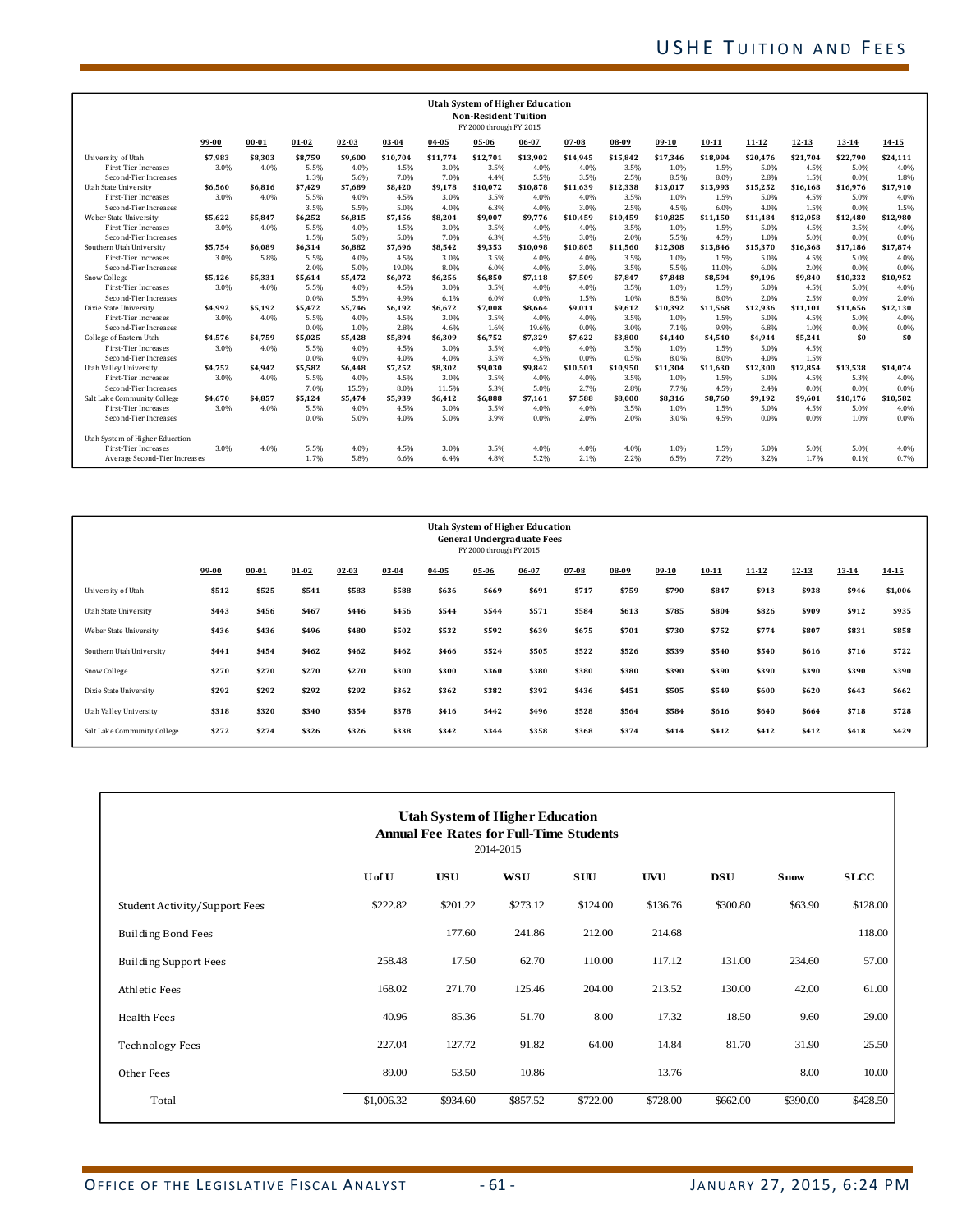#### **FY 2014‐2015 WICHE and Rocky Mountain States Resident, Undergraduate Tuition and Fees**

| Institution                         | <b>State</b>         | <b>Tuition and Fees</b> |                    |
|-------------------------------------|----------------------|-------------------------|--------------------|
| Montana State University, Bozema    | MT                   |                         | \$6,800 Rocky Mtn. |
| University of New Mexico            | NM                   | \$6,846                 | Rocky Mtn.         |
| <b>University of Utah</b>           | <b>UT</b>            | \$7,955                 | <b>Rocky Mtn.</b>  |
| Oregon State University             | 0 <sub>R</sub>       | \$9,122                 |                    |
| University of Colorado, Denver      | CO                   | \$9,838                 | Rocky Mtn.         |
| Colorado State University           | CO                   | \$9,897                 | Rocky Mtn.         |
| Arizona State University, Tempe     | AZ                   | \$10,157                | Rocky Mtn.         |
| University of Hawaii, Manoa         | HI                   | \$10,620                |                    |
| University of Colorado, Boulder     | CO                   | \$10,789                | Rocky Mtn.         |
| University of Arizona               | AZ                   | \$10,957                | Rocky Mtn.         |
| University of Washington            | <b>WA</b>            | \$12,394                |                    |
| Washington State University         | <b>WA</b>            | \$12,428                |                    |
| University of California, Los Angel | CA                   | \$12,705                |                    |
| University of California, Berkeley  | CA                   | \$12,972                |                    |
| University of California, Merced    | CA                   | \$13,160                |                    |
| University of California, Irvine    | CA                   | \$13,179                |                    |
| University of California, Santa Cru | CA                   | \$13,397                |                    |
| University of California, Riverside | CA                   | \$13,407                |                    |
| University of California, San Diego | CA                   | \$13,427                |                    |
| University of California, Santa Bar | CA                   | \$13,865                |                    |
| University of California, Davis     | CA                   | \$13,896                |                    |
|                                     | <b>WICHE Average</b> | \$11,324                |                    |
|                                     | Rocky Mtn. Average   | \$9,155                 |                    |
| U of U % of WICHE average           |                      | 70.2%                   |                    |
| U of U % of Rocky Mountain average  |                      | 86.9%                   |                    |
| U of U % of WICHE minimum           |                      | 117.0%                  |                    |
| U of U% of Rocky Mountain minimum   |                      | 117.0%                  |                    |
| U of U % of WICHE maximum           |                      | 57.2%                   |                    |
| U of U% of Rocky Mountain maximum   |                      | 72.6%                   |                    |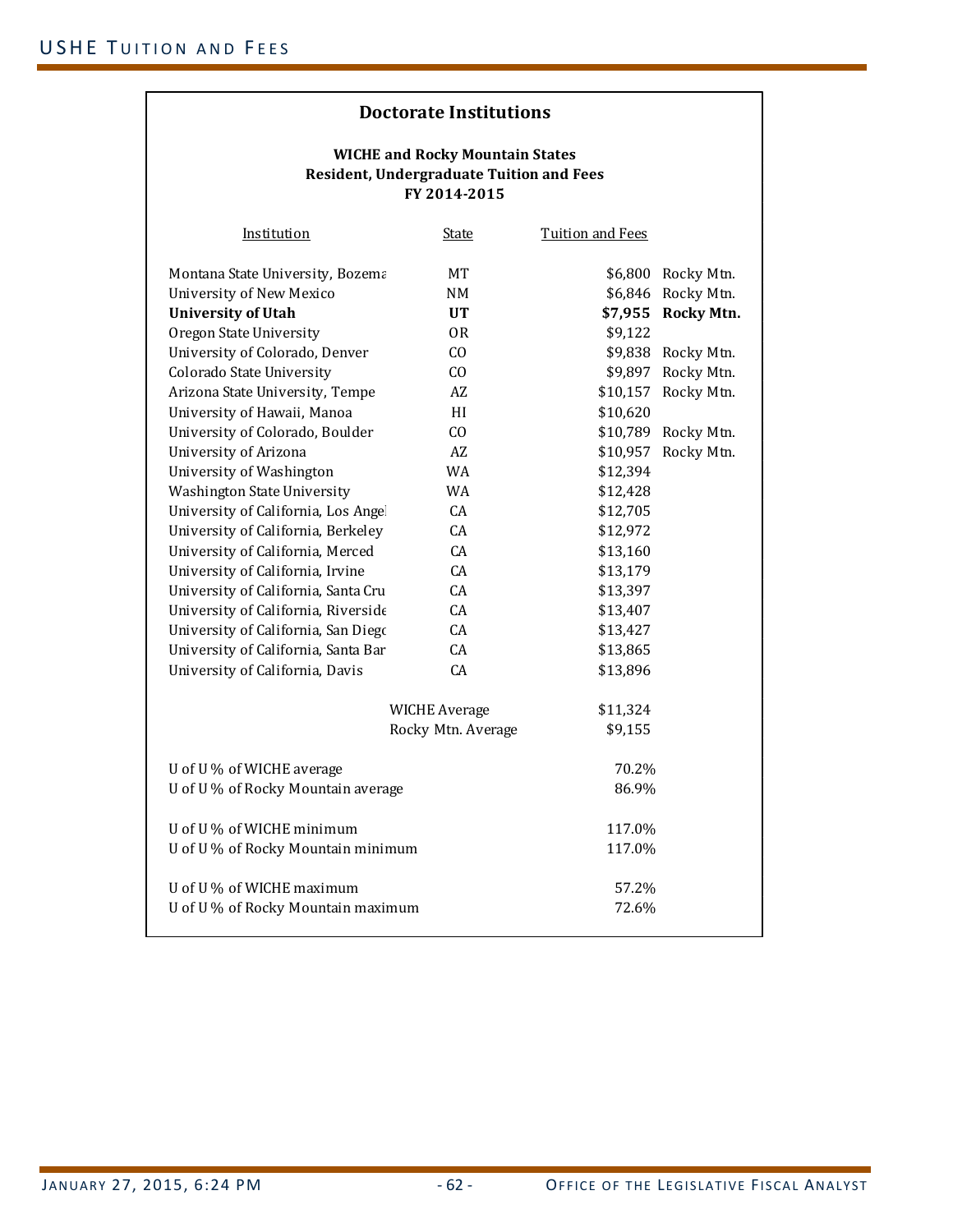| Institution                        | State | Tuition and Fees |
|------------------------------------|-------|------------------|
| University of New Mexico-Main C    | NΜ    | \$6,846          |
| University of Utah                 | UT    | \$7,835          |
| University of Iowa                 | ΙA    | \$8.079          |
| University of North Carolina at Ch | NC.   | \$8,336          |
| University of Cincinnati-Main Can  | 0H    | \$11,010         |
| University of Washington-Seattle ( | WA    | \$12.394         |
| University of California-Irvine    | CA.   | \$13.179         |
| University of Virginia-Main Camp   | VA    | \$13.208         |
| University of California-San Diego | CA.   | \$13.427         |
| University of Illinois at Chicago  | IL    | \$14.614         |
| University of Pittsburgh-Pittsburg | PA    | \$17.772         |

|                     | Average | \$11,518 |
|---------------------|---------|----------|
| U of U % of average |         | 68.0%    |
| U of U % of minimum |         | 114.4%   |
| U of U % of maximum |         | 44.1%    |
|                     |         |          |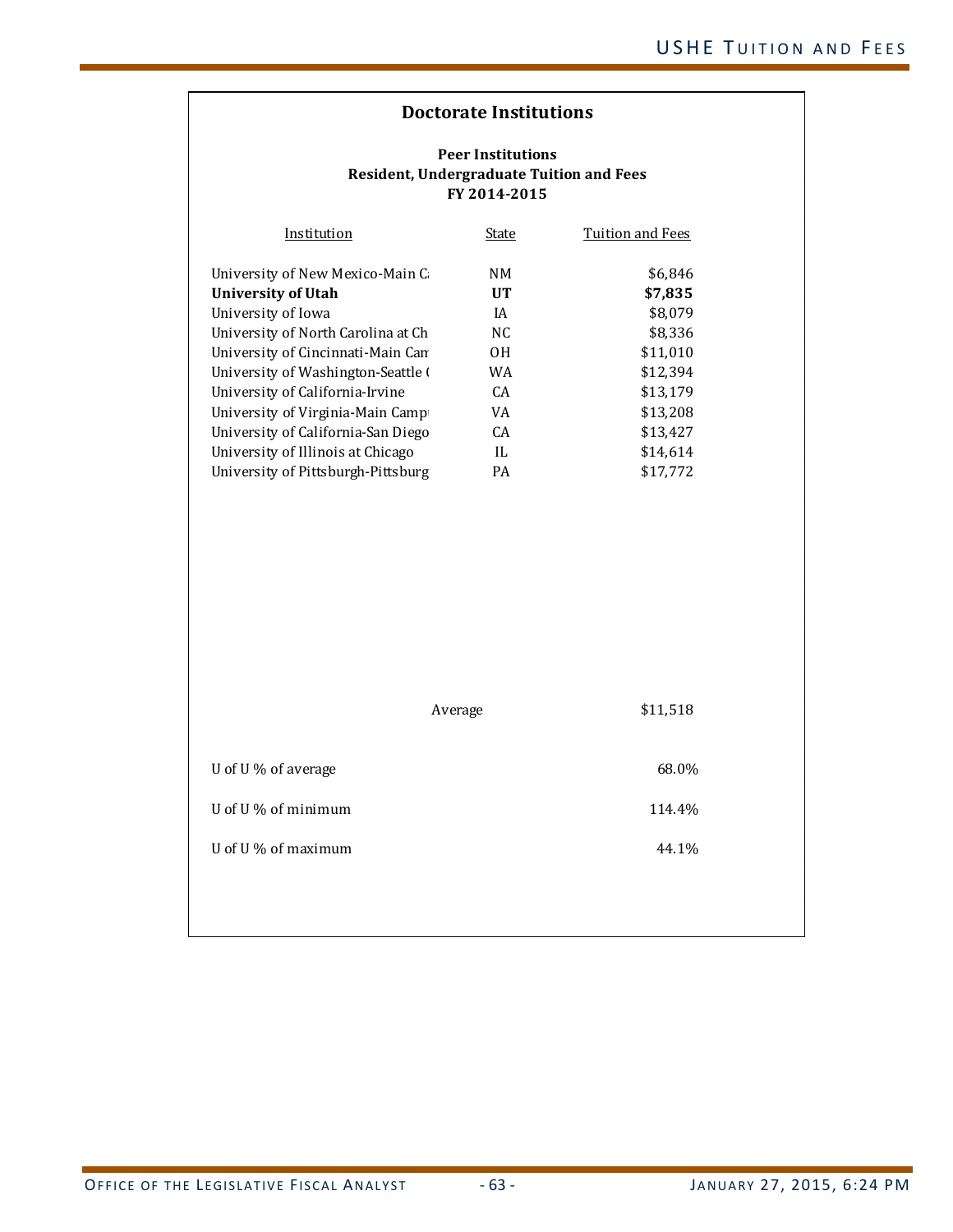#### **FY 2014‐2015 WICHE and Rocky Mountain States Resident, Undergraduate Tuition and Fees**

| Institution                     | State          | Tuition and Fees |                    |
|---------------------------------|----------------|------------------|--------------------|
| University of Wyoming           | <b>WY</b>      |                  | \$4,646 Rocky Mtn. |
| New Mexico State University     | NM.            | \$5,950          | Rocky Mtn.         |
| University of Montana, Missoula | <b>MT</b>      |                  | \$6,099 Rocky Mtn. |
| University of Alaska, Fairbanks | AK             | \$6,320          |                    |
| <b>Utah State University</b>    | <b>UT</b>      |                  | \$6,384 Rocky Mtn. |
| University of Nevada, Las Vegas | NV             | \$6,590          | Rocky Mtn.         |
| University of Nevada, Reno      | NV             |                  | \$6,639 Rocky Mtn. |
| University of Idaho             | ID             |                  | \$6,784 Rocky Mtn. |
| San Diego State University      | CA.            | \$6,866          |                    |
| South Dakota State University   | SD.            | \$7,713          |                    |
| University of North Dakota      | ND.            | \$7.741          |                    |
| North Dakota State University   | ND.            | \$7,820          |                    |
| University of Oregon            | 0 <sub>R</sub> | \$9,918          |                    |
| Northern Arizona University     | AZ             | \$9,989          | Rocky Mtn.         |
| Colorado School of Mines        | CO.            | \$16,918         | Rocky Mtn.         |
|                                 |                |                  |                    |

|                                                           | WICHE Average<br>Rocky Mtn. Average | \$7,758<br>\$7.778 |  |
|-----------------------------------------------------------|-------------------------------------|--------------------|--|
| USU % of WICHE average<br>USU % of Rocky Mountain average |                                     | 82.3%<br>82.1%     |  |
| USU % of WICHE minimum<br>USU % of Rocky Mountain minimum |                                     | 137.4%<br>137.4%   |  |
| USU % of WICHE maximum<br>USU % of Rocky Mountain maximum |                                     | 37.7%<br>37.7%     |  |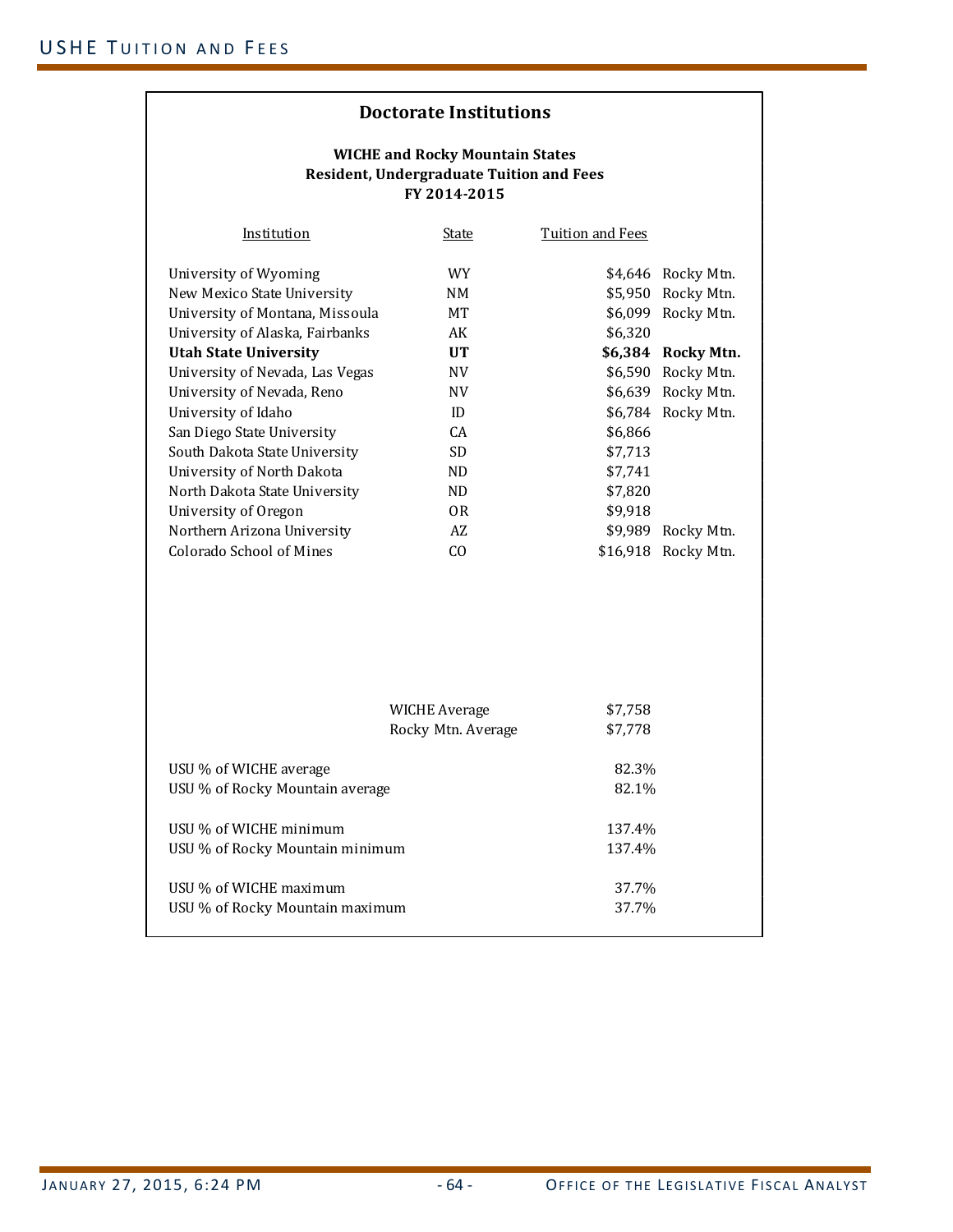| Institution                        | State          | Tuition and Fees |
|------------------------------------|----------------|------------------|
| University of Wyoming              | WY.            | \$3,968          |
| New Mexico State University-Mair   | NΜ             | \$5,950          |
| <b>Utah State University</b>       | UT             | \$6,384          |
| University of Nevada-Reno          | <b>NV</b>      | \$6,707          |
| University of Idaho                | ID             | \$6,784          |
| Montana State University           | <b>MT</b>      | \$6,800          |
| University of Nebraska-Lincoln     | <b>NE</b>      | \$8,070          |
| Kansas State University            | KA             | \$9,034          |
| Oregon State University            | 0R             | \$9,122          |
| Colorado State University-Fort Col | C <sub>O</sub> | \$9,897          |
| Washington State University        | WA             | \$12.428         |

|                  | Average | \$7,740 |
|------------------|---------|---------|
| USU % of average |         | 82.5%   |
| USU % of minimum |         | 160.9%  |
| USU % of maximum |         | 51.4%   |
|                  |         |         |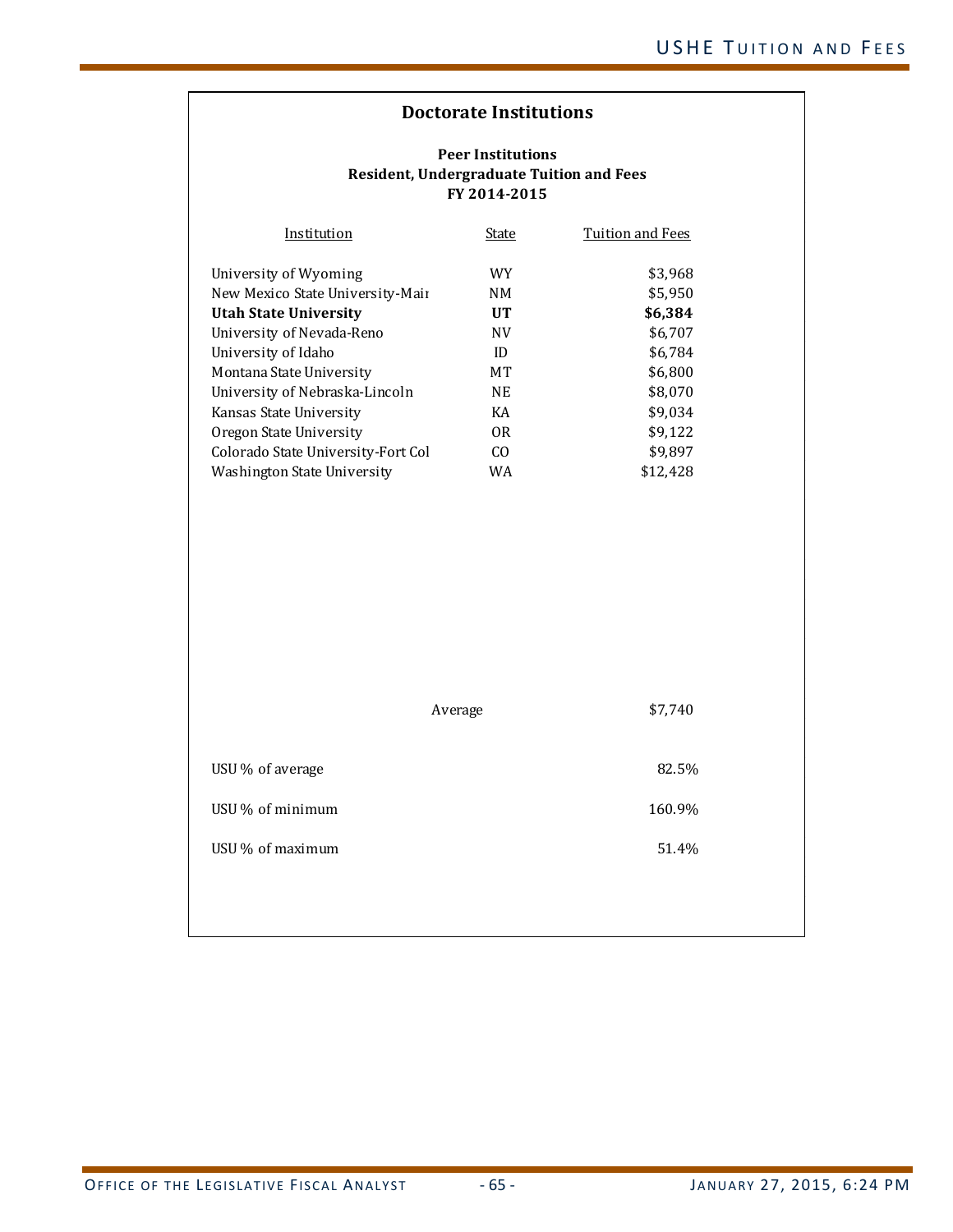| <b>Masters Institutions</b>                                                                                                                                                                                                                                                                                                                      |                                                                                    |                                          |                                                                                                                                   |  |  |  |  |  |
|--------------------------------------------------------------------------------------------------------------------------------------------------------------------------------------------------------------------------------------------------------------------------------------------------------------------------------------------------|------------------------------------------------------------------------------------|------------------------------------------|-----------------------------------------------------------------------------------------------------------------------------------|--|--|--|--|--|
| <b>WICHE and Rocky Mountain States</b><br><b>Resident, Undergraduate Tuition and Fees</b><br>FY 2014-2015                                                                                                                                                                                                                                        |                                                                                    |                                          |                                                                                                                                   |  |  |  |  |  |
| Institution                                                                                                                                                                                                                                                                                                                                      | <u>State</u>                                                                       | <b>Tuition and Fees</b>                  |                                                                                                                                   |  |  |  |  |  |
| <b>Weber State University</b><br>Utah Valley University<br>Western New Mexico University<br>New Mexico Institute of Mining ar<br>California State University, Stanisl<br>Montana State University, Bozema<br>California State University, San Ma<br>Humboldt State University<br>Eastern Oregon University<br>Arizona State University, Polytech | UT<br><b>UT</b><br>NM<br><b>NM</b><br>CA<br>MT<br>CA<br>CA<br>0 <sub>R</sub><br>AZ | \$6,686<br>\$7,169<br>\$7,171<br>\$7,449 | \$5,184 Rocky Mtn.<br>\$5,270 Rocky Mtn.<br>\$5,346 Rocky Mtn.<br>\$6,246 Rocky Mtn.<br>\$6,800 Rocky Mtn.<br>\$10,157 Rocky Mtn. |  |  |  |  |  |
|                                                                                                                                                                                                                                                                                                                                                  | <b>WICHE Average</b><br>Rocky Mtn. Average                                         | \$6,748<br>\$6,501                       |                                                                                                                                   |  |  |  |  |  |
| WSU % of WICHE average<br>WSU % of Rocky Mountain average                                                                                                                                                                                                                                                                                        |                                                                                    | 76.8%<br>79.7%                           |                                                                                                                                   |  |  |  |  |  |
| WSU % of WICHE minimum<br>WSU % of Rocky Mountain minimum                                                                                                                                                                                                                                                                                        |                                                                                    | 100.0%<br>100.0%                         |                                                                                                                                   |  |  |  |  |  |
| WSU % of WICHE maximum<br>WSU % of Rocky Mountain maximum                                                                                                                                                                                                                                                                                        |                                                                                    | 51.0%<br>51.0%                           |                                                                                                                                   |  |  |  |  |  |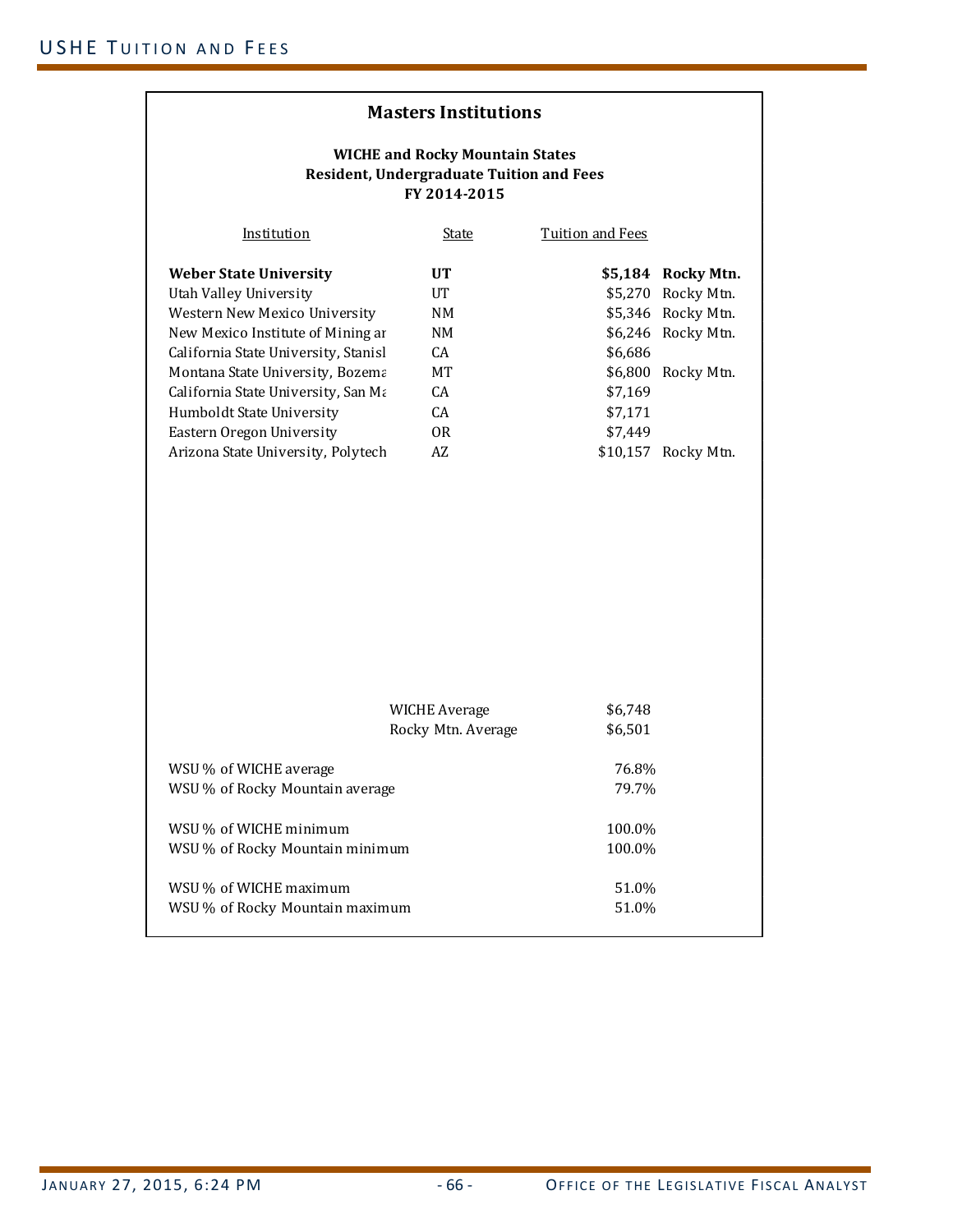| Institution                        | State | Tuition and Fees |
|------------------------------------|-------|------------------|
| <b>Weber State University</b>      | UT    | \$5,184          |
| Utah Valley University             | UT    | \$5.270          |
| University of North Florida        | FL    | \$5,747          |
| University of Alaska Anchorage     | AK    | \$6,262          |
| Boise State University             | ID    | \$6,641          |
| Northwestern State University of I | LA    | \$6,786          |
| Eastern Kentucky University        | KY    | \$7.920          |
| Youngstown State University        | 0H    | \$8,317          |
| Northern Kentucky University       | KY    | \$8,856          |
| Clarion University of Pennsylvani  | PA    | \$9,788          |
| Ferris State University            | MI    | \$10.556         |

|                  | Average | \$7,393 |
|------------------|---------|---------|
| WSU % of average |         | 70.1%   |
| WSU % of minimum |         | 100.0%  |
| WSU % of maximum |         | 49.1%   |
|                  |         |         |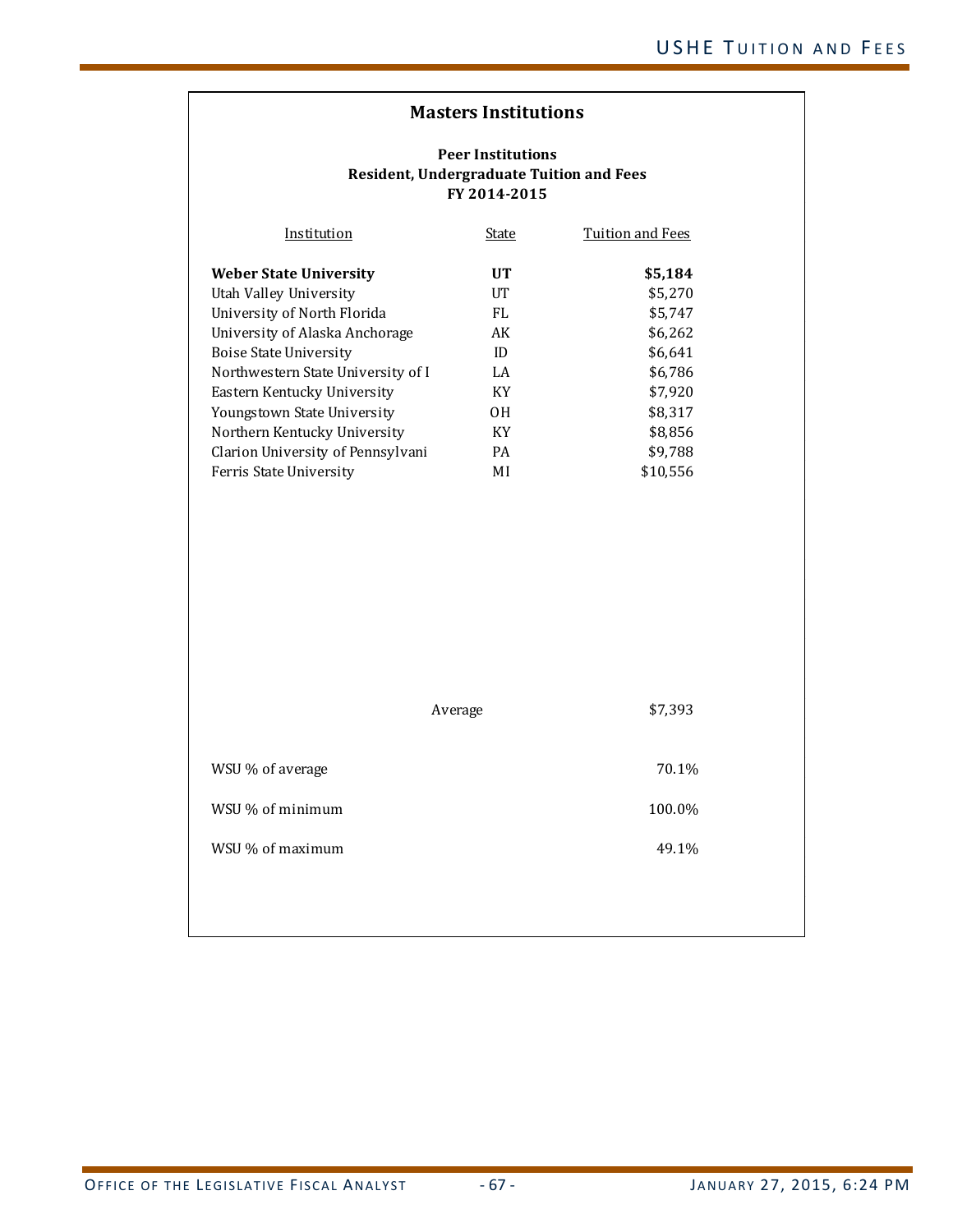| <b>Masters Institutions</b>                                                                                                                              |                                            |                               |                                          |
|----------------------------------------------------------------------------------------------------------------------------------------------------------|--------------------------------------------|-------------------------------|------------------------------------------|
| <b>WICHE and Rocky Mountain States</b><br><b>Resident, Undergraduate Tuition and Fees</b><br>FY 2014-2015                                                |                                            |                               |                                          |
| Institution                                                                                                                                              | <b>State</b>                               | <b>Tuition and Fees</b>       |                                          |
| Eastern New Mexico University<br><b>Southern Utah University</b><br>Minot State University<br>University of Alaska, Southeast<br>Evergreen State College | NM<br><b>UT</b><br>ND.<br>AK<br>WA         | \$6,226<br>\$6,540<br>\$8,527 | \$4,858 Rocky Mtn.<br>\$6,138 Rocky Mtn. |
|                                                                                                                                                          | <b>WICHE Average</b><br>Rocky Mtn. Average | \$6,458<br>\$5,498            |                                          |
| SUU % of WICHE average<br>SUU % of Rocky Mountain average                                                                                                |                                            | 95.0%<br>111.6%               |                                          |
| SUU % of WICHE minimum<br>SUU % of Rocky Mountain minimum                                                                                                |                                            | 126.3%<br>126.3%              |                                          |
| SUU % of WICHE maximum<br>SUU % of Rocky Mountain maximum                                                                                                |                                            | 72.0%<br>100.0%               |                                          |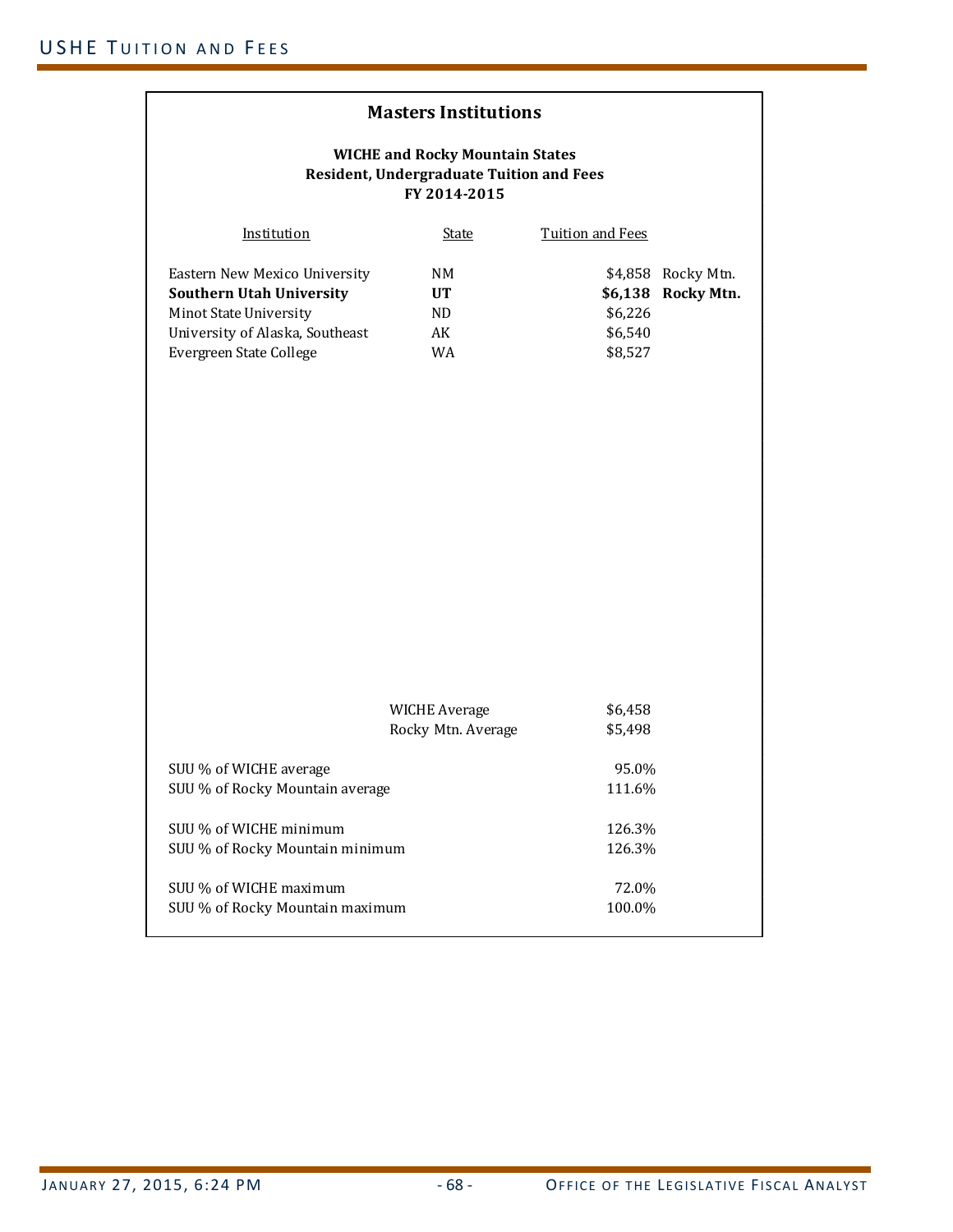| Institution                        | State           | <b>Tuition and Fees</b> |
|------------------------------------|-----------------|-------------------------|
| Columbus State University          | GA              | \$5,613                 |
| <b>Southern Utah University</b>    | UT              | \$6,138                 |
| Western Carolina University        | NC.             | \$6,305                 |
| Austin Peay State University       | TN              | \$7,168                 |
| Sonoma State University            | CA              | \$7,276                 |
| Truman State University            | M <sub>0</sub>  | \$7,374                 |
| Southern Oregon University         | 0R              | \$7,719                 |
| SUNY College at Geneseo            | NΥ              | \$7.774                 |
| Georgia College and State Universi | GA              | \$8.960                 |
| Eastern Connecticut State Universi | CT <sup>-</sup> | \$9,560                 |
| Christopher Newport University     | VA              | \$11.646                |

|                  | Average | \$7,776 |
|------------------|---------|---------|
| SUU % of average |         | 78.9%   |
| SUU % of minimum |         | 109.4%  |
| SUU % of maximum |         | 52.7%   |
|                  |         |         |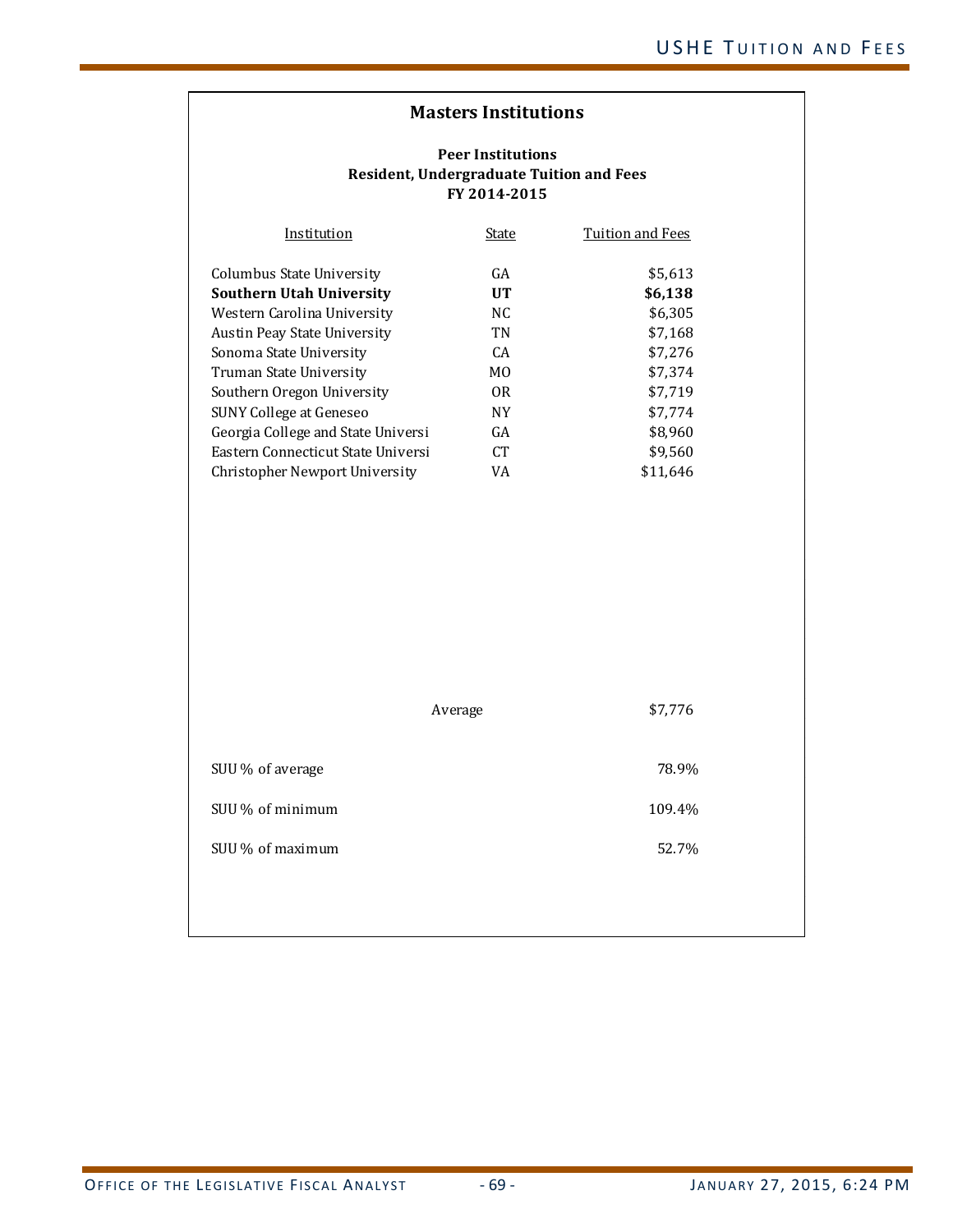#### **Peer Institutions Resident, Undergraduate Tuition and Fees FY 2014‐2015**

| Institution                         | State | Tuition and Fees |
|-------------------------------------|-------|------------------|
| Weber State University              | UT    | \$5.184          |
| <b>Utah Valley University</b>       | UT    | \$5,270          |
| Kennesaw State University           | GA    | \$5,914          |
| Metropolitan State University of D  | CO.   | \$6,070          |
| University of Alaska Anchorage      | AK    | \$6,262          |
| California State University-Northri | CA.   | \$6,549          |
| Boise State University              | ID    | \$6.641          |
| Indiana University-Purdue Univer    | IN    | \$7.949          |
| Youngstown State University         | 0H    | \$8,317          |
| Northern Kentucky University        | KY    | \$8,856          |
| Ferris State University             | MI    | \$10.556         |

|                  | Average | \$7,052 |
|------------------|---------|---------|
| UVU % of average |         | 74.7%   |
| UVU % of minimum |         | 101.7%  |
| UVU % of maximum |         | 49.9%   |
|                  |         |         |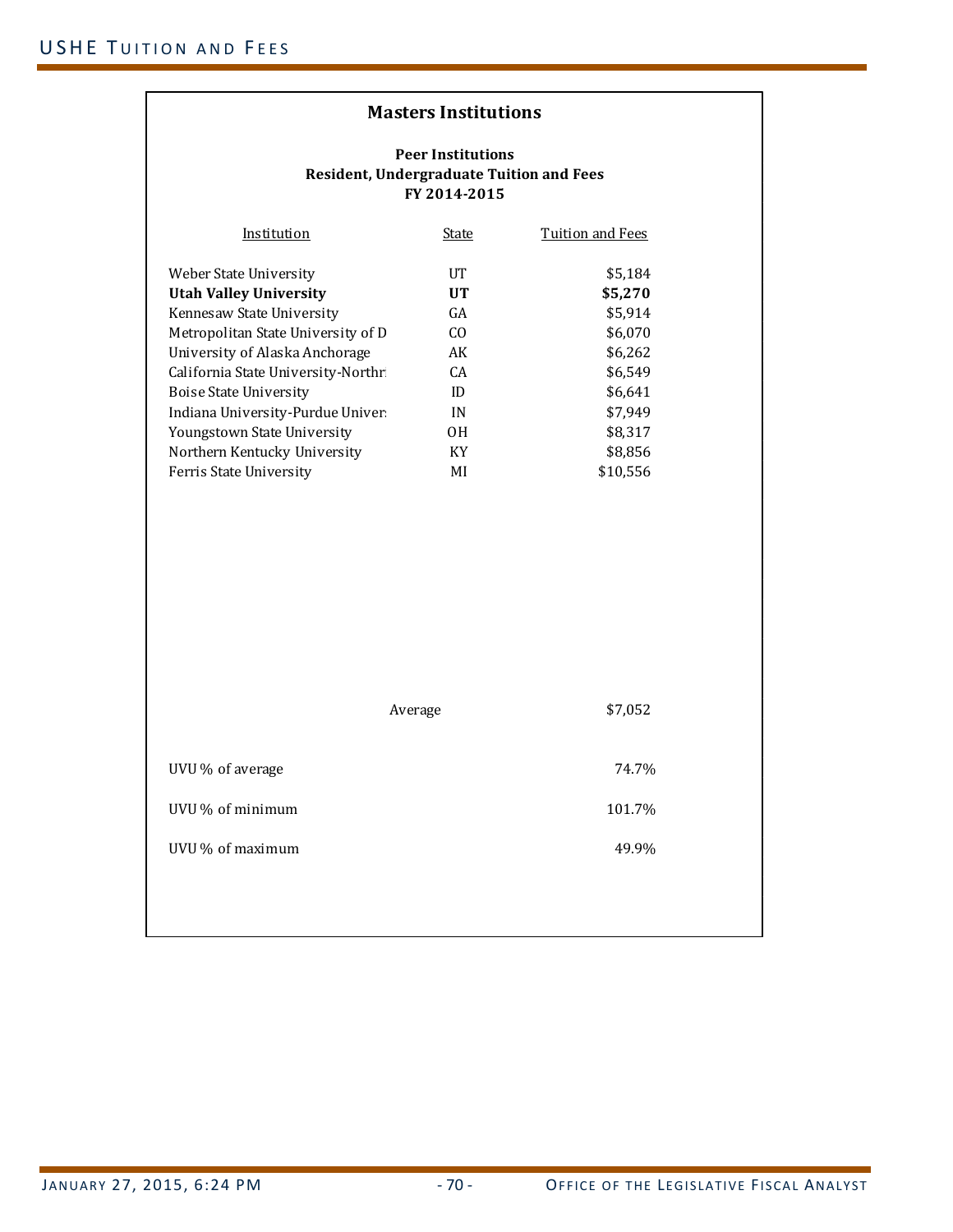#### **WICHE and Rocky Mountain States Resident, Undergraduate Tuition and Fees FY 2014‐2015**

| Institution                          | State          | Tuition and Fees |                    |
|--------------------------------------|----------------|------------------|--------------------|
| Weber State University               | UT             |                  | \$5,184 Rocky Mtn. |
| <b>Utah Valley University</b>        | UT             |                  | \$5,270 Rocky Mtn. |
| Western New Mexico University        | NM.            |                  | \$5,346 Rocky Mtn. |
| New Mexico Institute of Mining ar    | NM.            |                  | \$6,246 Rocky Mtn. |
| California State University, Stanisl | CA.            | \$6.686          |                    |
| Montana State University, Bozema     | MТ             | \$6.800          | Rocky Mtn.         |
| California State University, San Ma  | CA.            | \$7.169          |                    |
| Humboldt State University            | CA.            | \$7.171          |                    |
| Eastern Oregon University            | 0 <sub>R</sub> | \$7.449          |                    |
| Arizona State University, Polytech   | AZ             | \$10.157         | Rocky Mtn.         |

|                                                           | WICHE Average<br>Rocky Mtn. Average | \$6,748<br>\$6,501 |  |
|-----------------------------------------------------------|-------------------------------------|--------------------|--|
| UVU % of WICHE average<br>UVU % of Rocky Mountain average |                                     | 78.1%<br>81.1%     |  |
| UVU % of WICHE minimum<br>UVU % of Rocky Mountain minimum |                                     | 101.7%<br>101.7%   |  |
| UVU % of WICHE maximum<br>UVU % of Rocky Mountain maximum |                                     | 51.9%<br>51.9%     |  |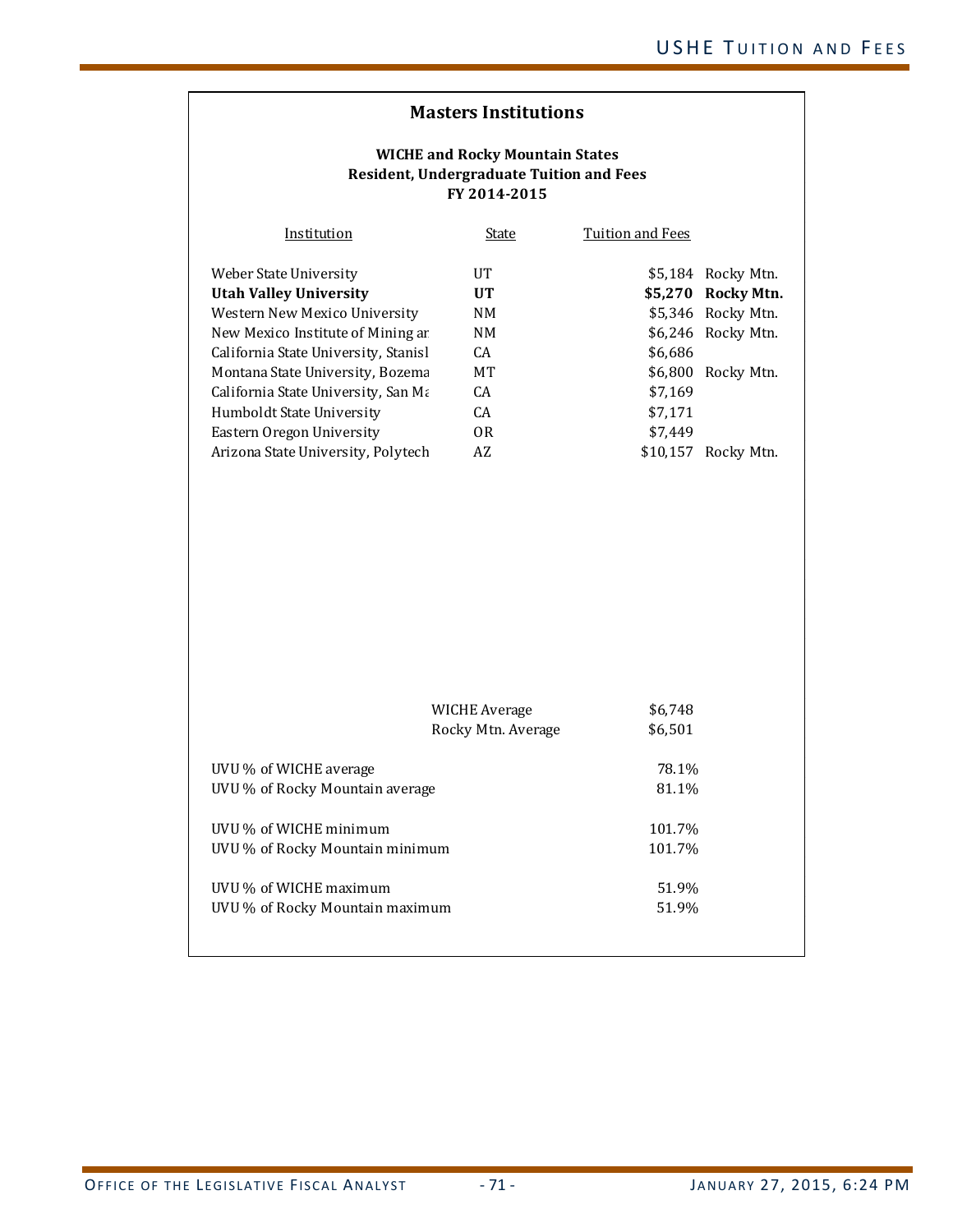#### **WICHE and Rocky Mountain States Resident, Undergraduate Tuition and Fees FY 2014‐2015**

| <b>Institution</b>                         | <b>State</b>         | <b>Tuition and Fees</b> |                    |
|--------------------------------------------|----------------------|-------------------------|--------------------|
| University of Montana, Western             | МT                   |                         | \$4,152 Rocky Mtn. |
| <b>Dixie State University</b>              | <b>UT</b>            |                         | \$4,456 Rocky Mtn. |
| Nevada State College                       | NV                   |                         | \$4,613 Rocky Mtn. |
| Montana State University, Northern         | MT                   |                         | \$4,817 Rocky Mtn. |
| Utah Valley University                     | UT                   |                         | \$5,270 Rocky Mtn. |
| Lewis-Clark State College                  | ID                   |                         | \$5,900 Rocky Mtn. |
| California State University, Monterey Bay  | <b>CA</b>            | \$5,963                 |                    |
| Dickinson State University                 | <b>ND</b>            | \$6,051                 |                    |
| Metropolitan State College of Denver       | CO                   | \$6,070                 | Rocky Mtn.         |
| Mayville State University                  | ND.                  | \$6,489                 |                    |
| Montana Tech, University of Montana        | МT                   | \$6,494                 | Rocky Mtn.         |
| California State University, Channel Islan | CA                   | \$6,521                 |                    |
| California Maritime Academy                | CA                   | \$6,536                 |                    |
| Valley City State University               | ND                   | \$6,674                 |                    |
| University of Hawaii, West Oahu            | HI                   | \$6,888                 |                    |
| University of Hawaii, Hilo                 | HI                   | \$7,036                 |                    |
| Fort Lewis College                         | CO                   |                         | \$7,252 Rocky Mtn. |
| <b>Black Hills State University</b>        | <b>SD</b>            | \$7,617                 |                    |
| Colorado Mesa University                   | CO                   |                         | \$7,625 Rocky Mtn. |
| Colorado State University-Pueblo           | CO                   |                         | \$7,834 Rocky Mtn. |
| Western State Colorado University          | CO                   |                         | \$7,874 Rocky Mtn. |
| Dakota State University                    | <b>SD</b>            | \$8,286                 |                    |
| Oregon Institute of Technology             | 0R                   | \$8,460                 |                    |
|                                            |                      |                         |                    |
|                                            | <b>WICHE Average</b> | \$6,473                 |                    |
|                                            | Rocky Mtn. Average   | \$6,030                 |                    |
| DSU % of WICHE average                     |                      | 68.8%                   |                    |
| DSU % of Rocky Mountain average            |                      | 73.9%                   |                    |
| DSU % of WICHE minimum                     |                      | 107.3%                  |                    |
| DSU % of Rocky Mountain minimum            |                      | 107.3%                  |                    |
| DSU % of WICHE maximum                     |                      | 52.7%                   |                    |
| DSU % of Rocky Mountain maximum            |                      | 56.6%                   |                    |
|                                            |                      |                         |                    |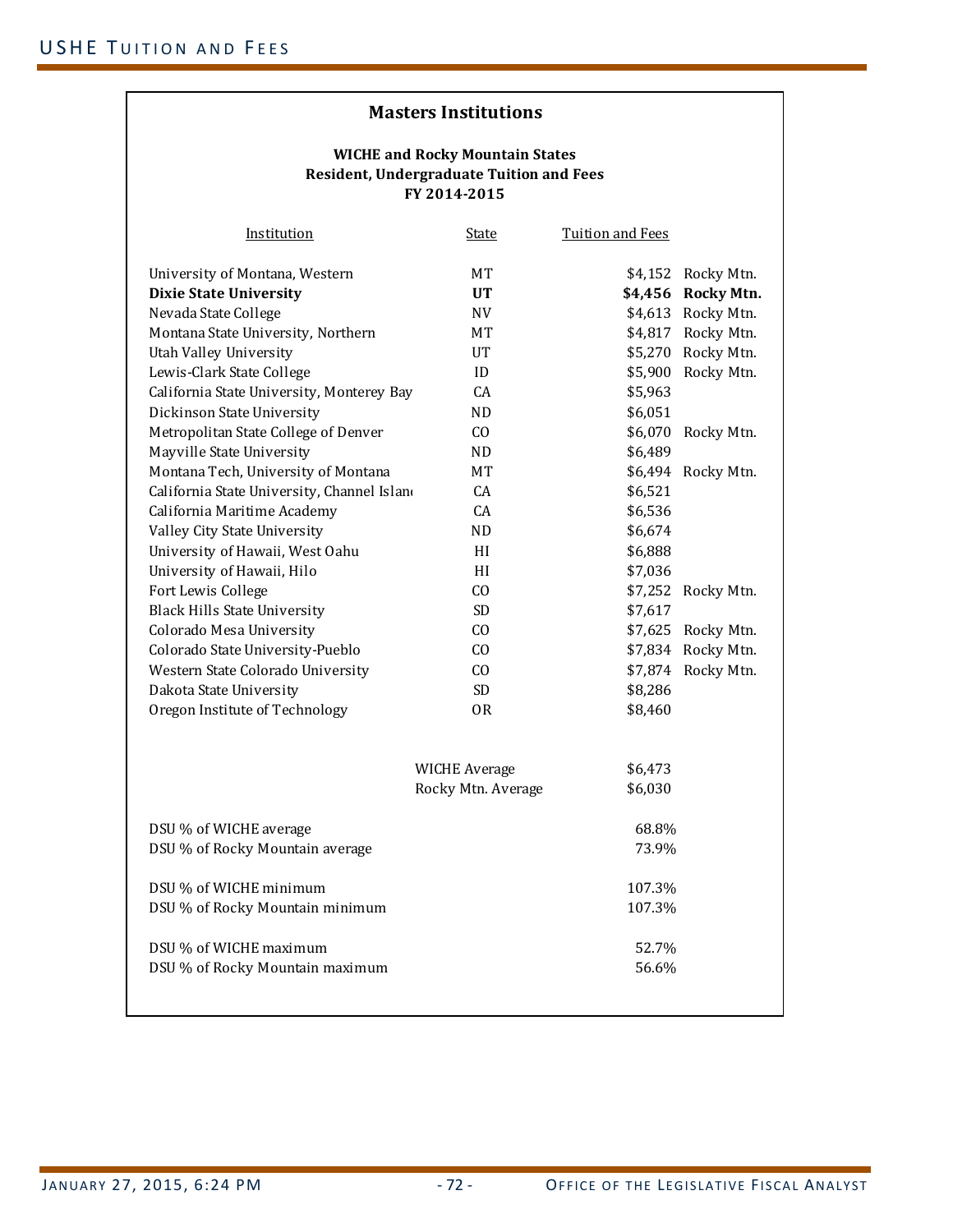# **Baccalaureate Institutions**

| Institution                       | State          | Tuition and Fees |
|-----------------------------------|----------------|------------------|
| <b>Dixie State University</b>     | $_{\rm IIT}$   | \$4,456          |
| University of Arkansas-Fort Smith | AR             | \$4,727          |
| Clayton State University          | GA             | \$5,246          |
| Missouri Western State University | M <sub>0</sub> | \$6,206          |
| Colorado Mesa University          | C <sub>O</sub> | \$7,116          |
| Humboldt State University         | CA             | \$7,171          |
| Fort Lewis College                | C <sub>O</sub> | \$7,252          |
| Farmingdale State College         | <b>NY</b>      | \$7,483          |
| Colorado State University-Pueblo  | C <sub>O</sub> | \$7,834          |
| Central Washington University     | WA             | \$9,017          |

|                  | Average | \$6,651 |
|------------------|---------|---------|
| DSU % of average |         | 67.0%   |
| DSU % of minimum |         | 100.0%  |
| DSU % of maximum |         | 49.4%   |
|                  |         |         |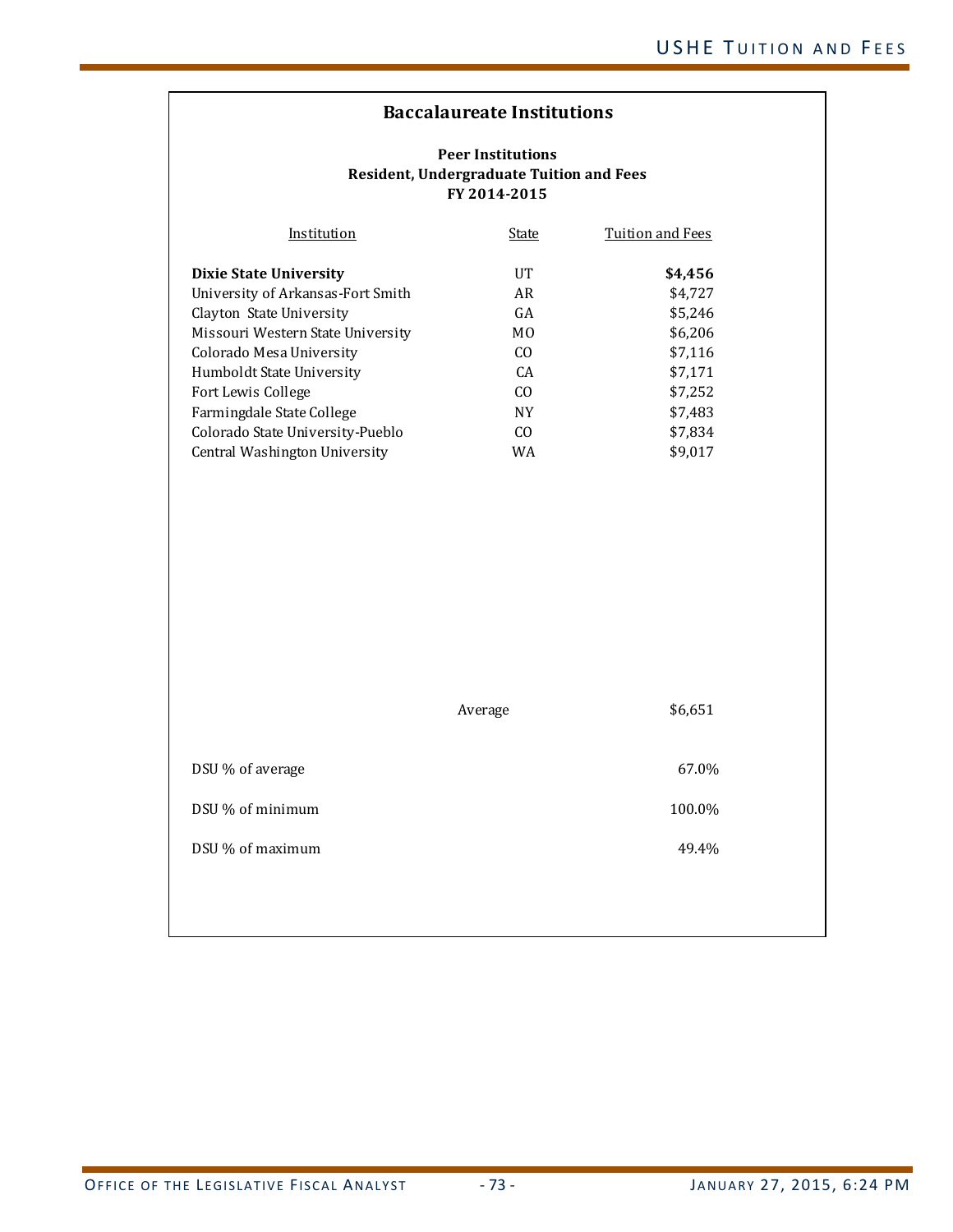# **Community Colleges**

#### **WICHE and Rocky Mountain States Resident, Undergraduate Tuition and Fees FY 2014‐2015**

| Institution                            | <b>State</b> | <b>Tuition and Fees</b> |                    |
|----------------------------------------|--------------|-------------------------|--------------------|
| Luna Community College                 | NM           |                         | \$886 Rocky Mtn.   |
| Eastern New Mexico University, Ruidoso | NM           |                         | \$1,036 Rocky Mtn. |
| New Mexico State University, Carlsbad  | NM           |                         | \$1,060 Rocky Mtn. |
| Santa Fe Community College             | NM           |                         | \$1,063 Rocky Mtn. |
| Clovis Community College               | NM           |                         | \$1,216 Rocky Mtn. |
| New Mexico Junior College              | NM           |                         | \$1,248 Rocky Mtn. |
| San Juan College                       | NM           | \$1,294                 | Rocky Mtn.         |
| Central New Mexico Community College   | NM           | \$1,376                 | Rocky Mtn.         |
| Alameda, College of                    | CA           | \$1,380                 |                    |
| Allan Hancock College                  | CA           | \$1,380                 |                    |
| American River College                 | CA           | \$1,380                 |                    |
| Antelope Valley College                | CA           | \$1,380                 |                    |
| Bakersfield College                    | CA           | \$1,380                 |                    |
| <b>Barstow College</b>                 | CA           | \$1,380                 |                    |
| Berkeley Community College             | <b>CA</b>    | \$1,380                 |                    |
| <b>Butte College</b>                   | CA           | \$1,380                 |                    |
| Cabrillo College                       | CA           | \$1,380                 |                    |
| Canada College                         | CA           | \$1,380                 |                    |
| Canyons, College of the                | CA           | \$1,380                 |                    |
| Cerritos College                       | CA           | \$1,380                 |                    |
| Cerro Coso Community College           | CA           | \$1,380                 |                    |
| Chabot College                         | CA           | \$1,380                 |                    |
| <b>Chaffey College</b>                 | CA           | \$1,380                 |                    |
| Citrus College                         | CA           | \$1,380                 |                    |
| City College of San Francisco          | CA           | \$1,380                 |                    |
| <b>Coastline Community College</b>     | CA           | \$1,380                 |                    |
| Columbia College                       | CA           | \$1,380                 |                    |
| <b>Compton Community College</b>       | CA           | \$1,380                 |                    |
| Contra Costa College                   | CA           | \$1,380                 |                    |
| Copper Mountain College                | CA           | \$1,380                 |                    |
| Cosumnes River College                 | CA           | \$1,380                 |                    |
| <b>Crafton Hills College</b>           | CA           | \$1,380                 |                    |
| Cuesta College                         | CA           | \$1,380                 |                    |
| Cuyamaca College                       | CA           | \$1,380                 |                    |
| Cypress College                        | CA           | \$1,380                 |                    |
| DeAnza College                         | CA           | \$1,380                 |                    |
| Desert, College of the                 | CA           | \$1,380                 |                    |
| Diablo Valley College                  | CA           | \$1,380                 |                    |
| East Los Angeles College               | CA           | \$1,380                 |                    |
| El Camino College                      | CA           | \$1,380                 |                    |
| <b>Evergreen Valley College</b>        | CA           | \$1,380                 |                    |
| <b>Feather River College</b>           | CA           | \$1,380                 |                    |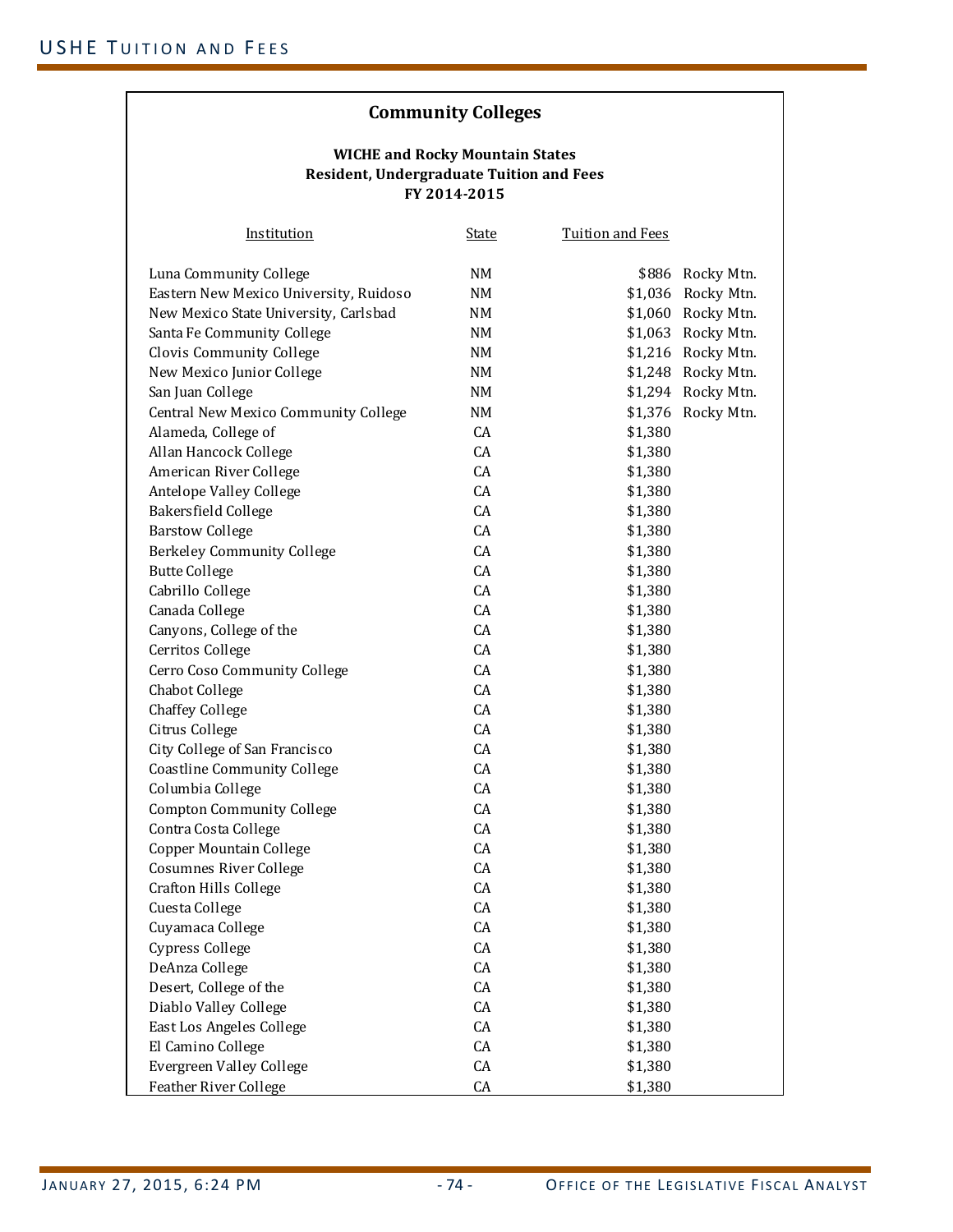| <b>Community Colleges</b>           |    |         |  |
|-------------------------------------|----|---------|--|
| Folsom Lake College                 | CA | \$1,380 |  |
| Foothill College                    | CA | \$1,380 |  |
| Fresno City College                 | CA | \$1,380 |  |
| <b>Fullerton College</b>            | CA | \$1,380 |  |
| Gavilan College                     | CA | \$1,380 |  |
| <b>Glendale Community College</b>   | CA | \$1,380 |  |
| Golden West College                 | CA | \$1,380 |  |
| <b>Grossmont College</b>            | CA | \$1,380 |  |
| Hartnell College                    | CA | \$1,380 |  |
| <b>Imperial Valley College</b>      | CA | \$1,380 |  |
| Irvine Valley College               | CA | \$1,380 |  |
| Lake Tahoe Community College        | CA | \$1,380 |  |
| Laney College                       | CA | \$1,380 |  |
| Las Positas College                 | CA | \$1,380 |  |
| Lassen Community College            | CA | \$1,380 |  |
| Long Beach City College             | CA | \$1,380 |  |
| Los Angeles City College            | CA | \$1,380 |  |
| Los Angeles Harbor College          | CA | \$1,380 |  |
| Los Angeles Mission College         | CA | \$1,380 |  |
| Los Angeles Pierce College          | CA | \$1,380 |  |
| Los Angeles Southwest College       | CA | \$1,380 |  |
| Los Angeles Trade-Technical College | CA | \$1,380 |  |
| Los Angeles Valley College          | CA | \$1,380 |  |
| Los Medanos College                 | CA | \$1,380 |  |
| Marin, The College of               | CA | \$1,380 |  |
| Mendocino College                   | CA | \$1,380 |  |
| Merced College                      | CA | \$1,380 |  |
| Merritt College                     | CA | \$1,380 |  |
| Mira Costa College                  | CA | \$1,380 |  |
| <b>Mission College</b>              | CA | \$1,380 |  |
| Modesto Junior College              | CA | \$1,380 |  |
| Monterey Peninsula College          | CA | \$1,380 |  |
| Moorpark College                    | CA | \$1,380 |  |
| Mt. San Antonio College             | CA | \$1,380 |  |
| Mt. San Jacinto College             | CA | \$1,380 |  |
| Napa Valley College                 | CA | \$1,380 |  |
| Ohlone College                      | CA | \$1,380 |  |
| Orange Coast College                | CA | \$1,380 |  |
| Oxnard College                      | CA | \$1,380 |  |
| Palo Verde College                  | CA | \$1,380 |  |
| Palomar College                     | CA | \$1,380 |  |
| Pasadena City College               | CA | \$1,380 |  |
| Porterville College                 | CA | \$1,380 |  |
| Redwoods, College of the            | CA | \$1,380 |  |
| Reedley College                     | CA | \$1,380 |  |
| Rio Hondo College                   | CA | \$1,380 |  |
| Riverside Community College         | CA |         |  |
|                                     |    | \$1,380 |  |
| Sacramento City College             | CA | \$1,380 |  |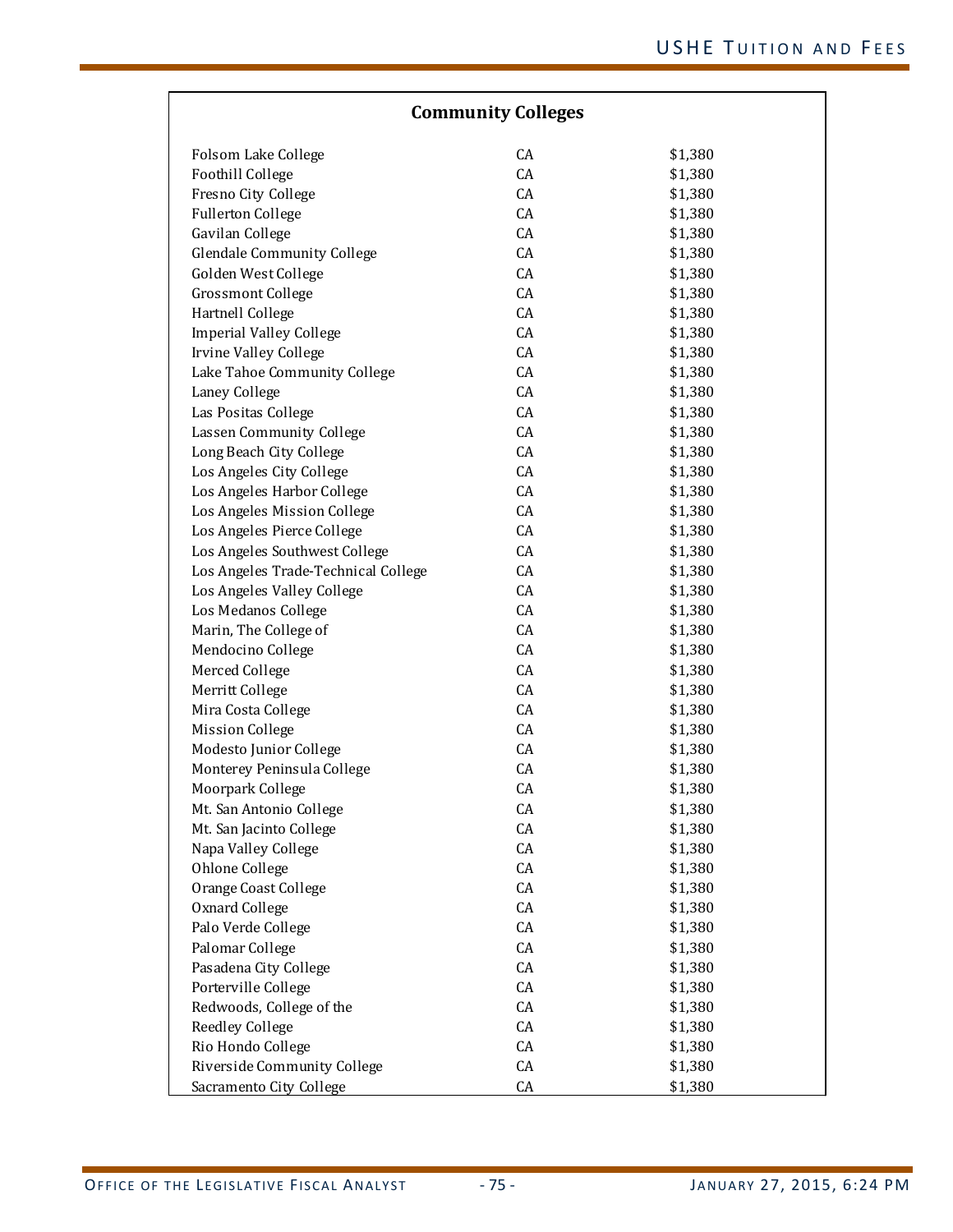| <b>Community Colleges</b>                |                        |                       |  |  |
|------------------------------------------|------------------------|-----------------------|--|--|
|                                          |                        |                       |  |  |
| Saddleback College                       | CA                     | \$1,380               |  |  |
| San Bernardino Valley College            | CA                     | \$1,380               |  |  |
| San Diego City College                   | CA                     | \$1,380               |  |  |
| San Diego Mesa College                   | CA                     | \$1,380               |  |  |
| San Diego Miramar College                | CA                     | \$1,380               |  |  |
| San Joaquin Delta College                | CA                     | \$1,380               |  |  |
| San Jose City College                    | CA                     | \$1,380               |  |  |
| San Mateo, College of                    | CA                     | \$1,380               |  |  |
| Santa Ana College                        | CA                     | \$1,380               |  |  |
| Santa Barbara City College               | CA                     | \$1,380               |  |  |
| Santa Monica College                     | CA                     | \$1,380               |  |  |
| Santa Rosa Junior College                | CA                     | \$1,380               |  |  |
| Santiago Canyon College                  | CA                     | \$1,380               |  |  |
| Sequoias, College of the                 | CA                     | \$1,380               |  |  |
| Shasta College                           | CA                     | \$1,380               |  |  |
| Sierra College                           | CA                     | \$1,380               |  |  |
| Siskiyous, College of the                | CA                     | \$1,380               |  |  |
| Skyline College                          | CA                     | \$1,380               |  |  |
| Solano Community College                 | CA                     | \$1,380               |  |  |
| Southwestern College                     | CA                     | \$1,380               |  |  |
| <b>Taft College</b>                      | CA                     | \$1,380               |  |  |
| Ventura College                          | CA                     | \$1,380               |  |  |
| Victor Valley Community College          | CA                     | \$1,380               |  |  |
| West Hills College                       | CA                     | \$1,380               |  |  |
| West Los Angeles College                 | CA                     | \$1,380               |  |  |
| West Valley College                      | CA                     | \$1,380               |  |  |
| <b>Woodland Community College</b>        | CA                     | \$1,380               |  |  |
| Yuba College                             | CA                     | \$1,380               |  |  |
| <b>Mesalands Community College</b>       | NM                     | \$1,460 Rocky Mtn.    |  |  |
| University of New Mexico, Valencia Coun  | NM                     | \$1,561 Rocky Mtn.    |  |  |
| New Mexico State University, Dona Ana    | NM                     | \$1,608<br>Rocky Mtn. |  |  |
| Eastern New Mexico University, Roswell   | NM                     | \$1,680<br>Rocky Mtn. |  |  |
| University of New Mexico, Gallup         | NM                     | \$1,704<br>Rocky Mtn. |  |  |
| University of New Mexico, Los Alamos     | NM                     | \$1,790<br>Rocky Mtn. |  |  |
| University of New Mexico, Taos           | NM                     | \$1,830<br>Rocky Mtn. |  |  |
| Colorado Mountain College                | CO                     | Rocky Mtn.<br>\$1,890 |  |  |
| New Mexico State University, Grants Brar | NM                     | \$1,896 Rocky Mtn.    |  |  |
| New Mexico State University, Alamagord   | NM                     | \$1,968<br>Rocky Mtn. |  |  |
| Eastern Arizona College                  | AZ                     | \$2,000<br>Rocky Mtn. |  |  |
| Northland Pioneer College                | AZ                     | Rocky Mtn.<br>\$2,060 |  |  |
| Arizona Western College                  | AZ                     | Rocky Mtn.<br>\$2,220 |  |  |
| Cochise College                          | $\mathbf{A}\mathbf{Z}$ | \$2,250<br>Rocky Mtn. |  |  |
| Aims Community College                   | CO                     | \$2,281<br>Rocky Mtn. |  |  |
| Pima Community College                   | $\mathbf{A}\mathbf{Z}$ | Rocky Mtn.<br>\$2,300 |  |  |
| Yavapai College                          | AZ                     | \$2,374 Rocky Mtn.    |  |  |
| Central Arizona College                  | $\mathbf{A}\mathbf{Z}$ | \$2,400<br>Rocky Mtn. |  |  |
| Western Wyoming Community College        | WY                     | Rocky Mtn.<br>\$2,400 |  |  |
| Eastern Wyoming College                  | WY                     | Rocky Mtn.<br>\$2,472 |  |  |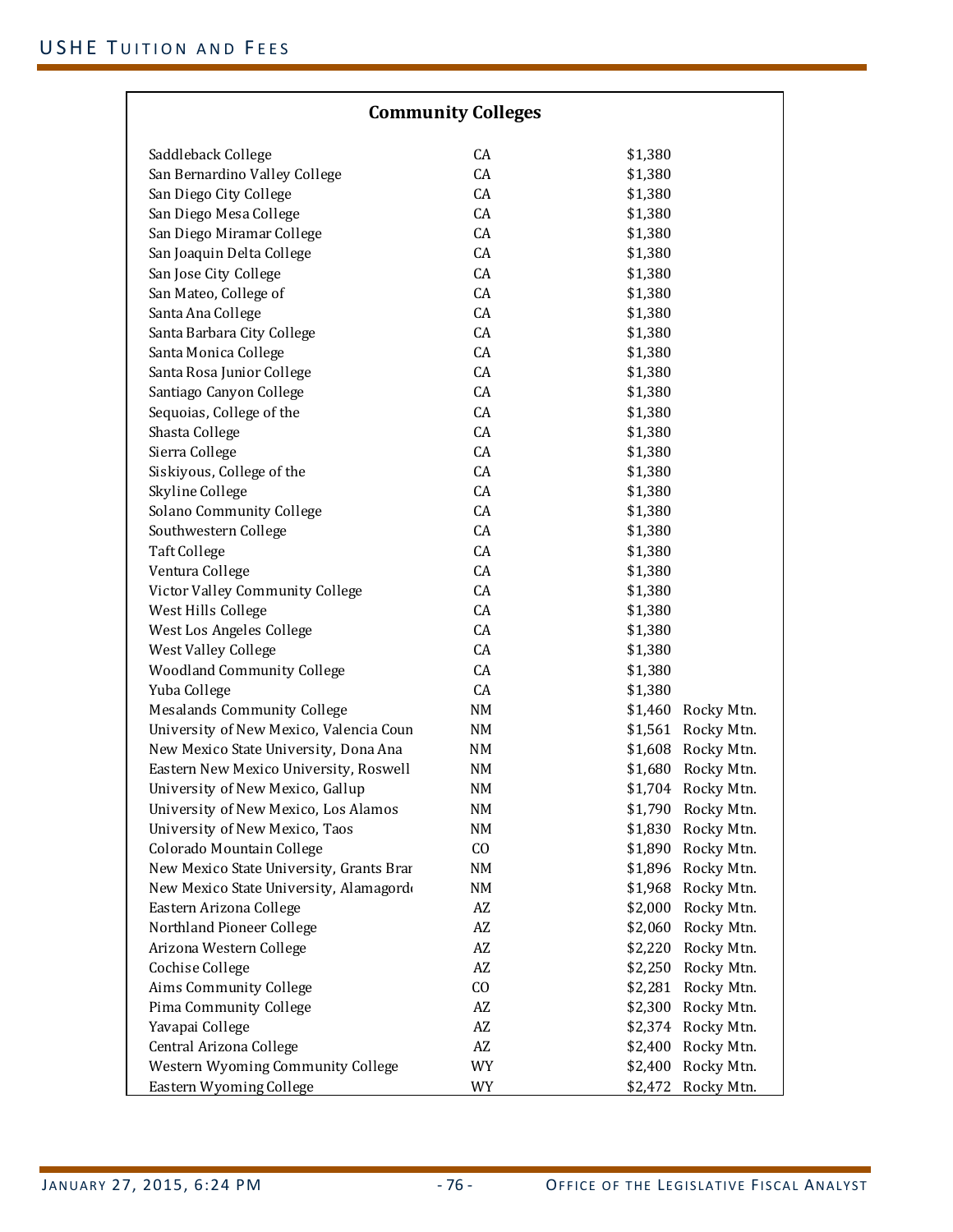|  | <b>Community Colleges</b> |  |  |  |
|--|---------------------------|--|--|--|
|--|---------------------------|--|--|--|

| Eastern Idaho Technical College            | ID                     |         | \$2,496 Rocky Mtn. |
|--------------------------------------------|------------------------|---------|--------------------|
| Chandler-Gilbert Community College         | AZ                     |         | \$2,520 Rocky Mtn. |
| Estrella Mountain Community College        | $\mathbf{A}\mathbf{Z}$ |         | \$2,520 Rocky Mtn. |
| <b>Gateway Community College</b>           | AZ                     |         | \$2,520 Rocky Mtn. |
| <b>Glendale Community College</b>          | AZ                     |         | \$2,520 Rocky Mtn. |
| <b>Mesa Community College</b>              | AZ                     |         | \$2,520 Rocky Mtn. |
| Paradise Valley Community College          | $\mathbf{A}\mathbf{Z}$ |         | \$2,520 Rocky Mtn. |
| Phoenix College                            | AZ                     |         | \$2,520 Rocky Mtn. |
| Rio Salado Community College               | $\mathbf{A}\mathbf{Z}$ |         | \$2,520 Rocky Mtn. |
| Scottsdale Community College               | $\mathbf{A}\mathbf{Z}$ |         | \$2,520 Rocky Mtn. |
| South Mountain Community College           | $\mathbf{A}\mathbf{Z}$ | \$2,520 | Rocky Mtn.         |
| Central Wyoming College                    | <b>WY</b>              |         | \$2,568 Rocky Mtn. |
| Casper College                             | <b>WY</b>              |         | \$2,592 Rocky Mtn. |
| Mohave Community College                   | AZ                     |         | \$2,610 Rocky Mtn. |
| College of Southern Nevada                 | $\hbox{NV}$            |         | \$2,700 Rocky Mtn. |
| <b>Great Basin College</b>                 | NV                     |         | \$2,700 Rocky Mtn. |
| Truckee Meadows Community College          | NV                     |         | \$2,700 Rocky Mtn. |
| Western Nevada Community College           | NV                     |         | \$2,700 Rocky Mtn. |
| Northwest Community College                | WY                     | \$2,712 | Rocky Mtn.         |
| Northern Wyoming Community College I       | WY                     | \$2,732 | Rocky Mtn.         |
| Laramie County Community College           | <b>WY</b>              |         | \$2,736 Rocky Mtn. |
| College of Southern Idaho                  | $\mathbf{ID}$          |         | \$2,760 Rocky Mtn. |
| Coconino County Community College          | AZ                     |         | \$2,820 Rocky Mtn. |
| Helena College University of Montana       | МT                     |         | \$3,061 Rocky Mtn. |
| Great Falls College Montana State Univers  | MT                     |         | \$3,094 Rocky Mtn. |
| Gallatin College Montana State University  | MT                     |         | \$3,135 Rocky Mtn. |
| Highlands College of Montana Tech          | МT                     | \$3,236 | Rocky Mtn.         |
| Dawson Community College                   | МT                     | \$3,359 | Rocky Mtn.         |
| <b>USU - Eastern</b>                       | UT                     | \$3,373 | Rocky Mtn.         |
| <b>Snow College</b>                        | UT                     | \$3,388 | <b>Rocky Mtn.</b>  |
| Honolulu Community College                 | HI                     | \$3,450 |                    |
| Windward Community College                 | HI                     | \$3,460 |                    |
| <b>Salt Lake City Community College</b>    | UT                     |         | \$3,469 Rocky Mtn. |
| Leeward Community College                  | HI                     | \$3,475 |                    |
| Kapiolani Community College                | H                      | \$3,480 |                    |
| Missoula College University of Montana     | МT                     |         | \$3,498 Rocky Mtn. |
| Kauai Community College                    | HI                     | \$3,528 |                    |
| University of Hawai'i Maui College         | HI                     | \$3,546 |                    |
| Hawaii Community College                   | HI                     | \$3,554 |                    |
| North Idaho College                        | ID                     |         | \$3,772 Rocky Mtn. |
| City College of Montana State University I | MT                     |         | \$3,782 Rocky Mtn. |
| Flathead Valley Community College          | MT                     | \$3,837 | Rocky Mtn.         |
| Miles Community College                    | MT                     | \$3,900 | Rocky Mtn.         |
| Arapahoe Community College                 | CO                     | \$3,925 | Rocky Mtn.         |
| Morgan Community College                   | CO                     | \$3,927 | Rocky Mtn.         |
| Community College of Aurora                | CO                     | \$3,941 | Rocky Mtn.         |
| Bellingham Technical College               | WA                     | \$3,986 |                    |
|                                            |                        |         |                    |
| Highline Community College                 | WA                     | \$4,000 |                    |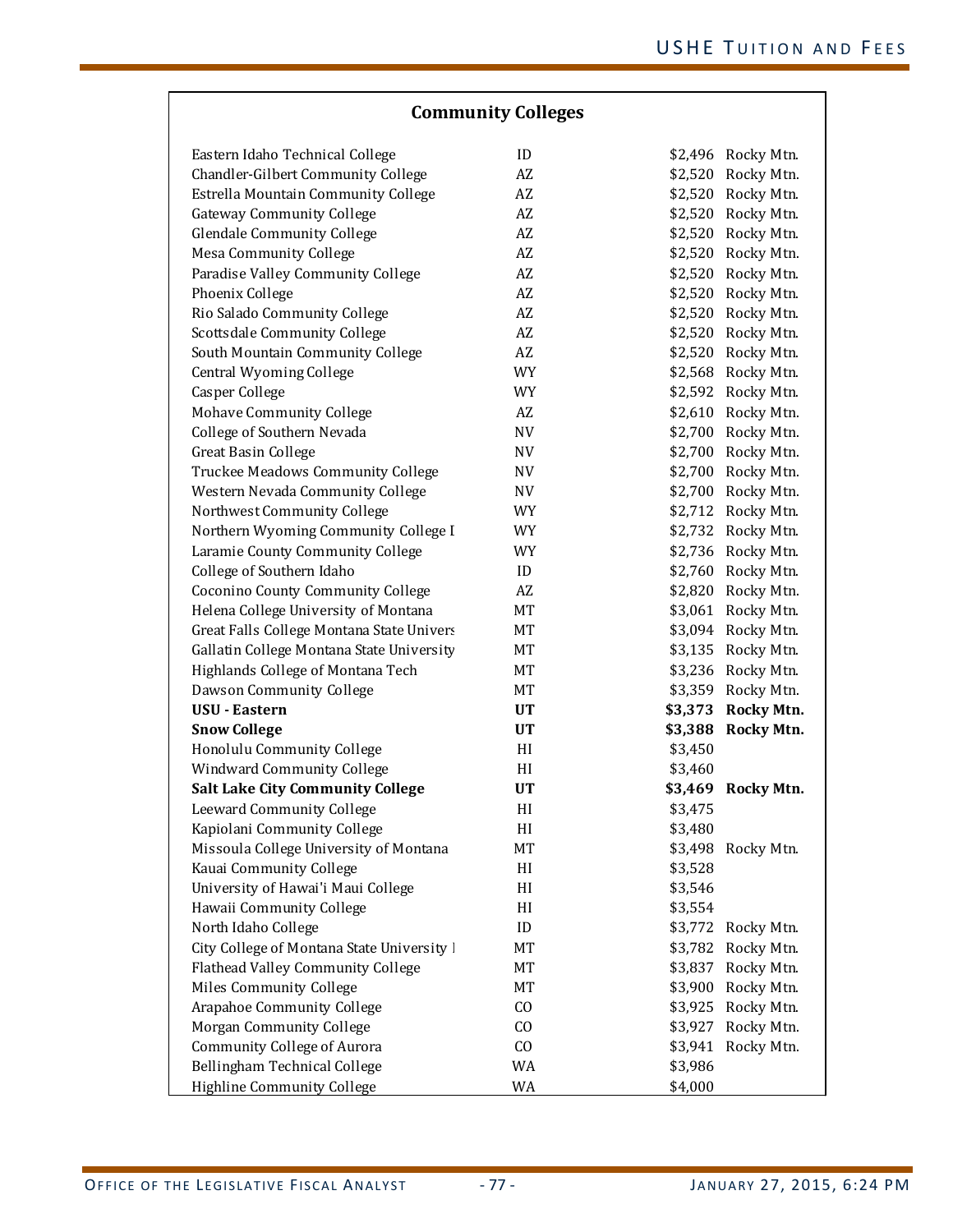| <b>Community Colleges</b> |  |
|---------------------------|--|
|                           |  |

| Colorado Northwestern Community Colle<br>C <sub>O</sub><br>\$4,027 Rocky Mtn.<br>CO<br>Front Range Community College<br>\$4,034 Rocky Mtn.<br>Red Rocks Community College<br>CO<br>\$4,039 Rocky Mtn.<br>Pikes Peak Community College<br>CO<br>\$4,043 Rocky Mtn.<br>Otero Junior College<br>CO<br>\$4,046 Rocky Mtn.<br>Clover Park Technical College<br>WA<br>\$4,049<br>ND<br>Lake Region State College<br>\$4,074<br>Dakota College at Bottineau<br>ND<br>\$4,098<br>WA<br>Wenatchee Valley College<br>\$4,110<br>Cascadia Community College<br>WA<br>\$4,126<br>Spokane Falls Community College<br>WA<br>\$4,130<br><b>Clackamas Community College</b><br><b>OR</b><br>\$4,132<br>Lamar Community College<br>CO<br>\$4,156 Rocky Mtn.<br><b>Big Bend Community College</b><br>WA<br>\$4,158<br>WA<br>Clark College<br>\$4,178<br>NM<br>New Mexico Military Institute<br>\$4,186 Rocky Mtn.<br>Trinidad State Junior College<br>CO<br>Rocky Mtn.<br>\$4,192<br>Olympic College<br>WA<br>\$4,205<br>North Dakota State College of Science<br>ND<br>\$4,213<br><b>Tacoma Community College</b><br>WA<br>\$4,213<br>South Puget Sound Community College<br>WA<br>\$4,217<br>Skagit Valley College<br>WA<br>\$4,221<br><b>Bismarck State College</b><br>ND<br>\$4,222<br>Chemeketa Community College<br><b>OR</b><br>\$4,230<br>Central Oregon Community College<br>0R<br>\$4,241<br><b>Bellevue Community College</b><br>WA<br>\$4,243<br>Spokane Community College<br>WA<br>\$4,256<br>Pierce College - Ft. Steilacoom<br>WA<br>\$4,268<br>WA<br>Shoreline Community College<br>\$4,278<br>WA<br>\$4,290<br>North Seattle Community College<br>Seattle Central Community College<br>WA<br>\$4,290<br>South Seattle Community College<br>WA<br>\$4,290<br>Lower Columbia College<br>WA<br>\$4,293<br>Pueblo Community College<br>CO<br>\$4,297 Rocky Mtn.<br>C <sub>O</sub><br>\$4,346 Rocky Mtn.<br>Northeastern Junior College<br>\$4,352<br>Centralia College<br>WA<br>Pierce College - Puyallup<br>WA<br>\$4,358<br>Peninsula College<br>WA<br>\$4,367<br><b>Umpqua Community College</b><br>0R<br>\$4,372<br>Columbia Basin College<br>WA<br>\$4,374<br>Walla Walla Community College<br>WA<br>\$4,375<br>Renton Technical College<br>WA<br>\$4,384<br>WA<br><b>Everett Community College</b><br>\$4,402<br><b>Grays Harbor College</b><br>WA<br>\$4,436<br>Williston State College<br>\$4,445<br>ND<br>Linn-Benton Community College<br>0R<br>\$4,476<br>Portland Community College<br>0R<br>\$4,476<br><b>Edmonds Community College</b><br>WA<br>\$4,478 |  |  |  |
|------------------------------------------------------------------------------------------------------------------------------------------------------------------------------------------------------------------------------------------------------------------------------------------------------------------------------------------------------------------------------------------------------------------------------------------------------------------------------------------------------------------------------------------------------------------------------------------------------------------------------------------------------------------------------------------------------------------------------------------------------------------------------------------------------------------------------------------------------------------------------------------------------------------------------------------------------------------------------------------------------------------------------------------------------------------------------------------------------------------------------------------------------------------------------------------------------------------------------------------------------------------------------------------------------------------------------------------------------------------------------------------------------------------------------------------------------------------------------------------------------------------------------------------------------------------------------------------------------------------------------------------------------------------------------------------------------------------------------------------------------------------------------------------------------------------------------------------------------------------------------------------------------------------------------------------------------------------------------------------------------------------------------------------------------------------------------------------------------------------------------------------------------------------------------------------------------------------------------------------------------------------------------------------------------------------------------------------------------------------------------------------------------------------------------------------------------------------------------------------------------------------------------------------------------------------|--|--|--|
|                                                                                                                                                                                                                                                                                                                                                                                                                                                                                                                                                                                                                                                                                                                                                                                                                                                                                                                                                                                                                                                                                                                                                                                                                                                                                                                                                                                                                                                                                                                                                                                                                                                                                                                                                                                                                                                                                                                                                                                                                                                                                                                                                                                                                                                                                                                                                                                                                                                                                                                                                                  |  |  |  |
|                                                                                                                                                                                                                                                                                                                                                                                                                                                                                                                                                                                                                                                                                                                                                                                                                                                                                                                                                                                                                                                                                                                                                                                                                                                                                                                                                                                                                                                                                                                                                                                                                                                                                                                                                                                                                                                                                                                                                                                                                                                                                                                                                                                                                                                                                                                                                                                                                                                                                                                                                                  |  |  |  |
|                                                                                                                                                                                                                                                                                                                                                                                                                                                                                                                                                                                                                                                                                                                                                                                                                                                                                                                                                                                                                                                                                                                                                                                                                                                                                                                                                                                                                                                                                                                                                                                                                                                                                                                                                                                                                                                                                                                                                                                                                                                                                                                                                                                                                                                                                                                                                                                                                                                                                                                                                                  |  |  |  |
|                                                                                                                                                                                                                                                                                                                                                                                                                                                                                                                                                                                                                                                                                                                                                                                                                                                                                                                                                                                                                                                                                                                                                                                                                                                                                                                                                                                                                                                                                                                                                                                                                                                                                                                                                                                                                                                                                                                                                                                                                                                                                                                                                                                                                                                                                                                                                                                                                                                                                                                                                                  |  |  |  |
|                                                                                                                                                                                                                                                                                                                                                                                                                                                                                                                                                                                                                                                                                                                                                                                                                                                                                                                                                                                                                                                                                                                                                                                                                                                                                                                                                                                                                                                                                                                                                                                                                                                                                                                                                                                                                                                                                                                                                                                                                                                                                                                                                                                                                                                                                                                                                                                                                                                                                                                                                                  |  |  |  |
|                                                                                                                                                                                                                                                                                                                                                                                                                                                                                                                                                                                                                                                                                                                                                                                                                                                                                                                                                                                                                                                                                                                                                                                                                                                                                                                                                                                                                                                                                                                                                                                                                                                                                                                                                                                                                                                                                                                                                                                                                                                                                                                                                                                                                                                                                                                                                                                                                                                                                                                                                                  |  |  |  |
|                                                                                                                                                                                                                                                                                                                                                                                                                                                                                                                                                                                                                                                                                                                                                                                                                                                                                                                                                                                                                                                                                                                                                                                                                                                                                                                                                                                                                                                                                                                                                                                                                                                                                                                                                                                                                                                                                                                                                                                                                                                                                                                                                                                                                                                                                                                                                                                                                                                                                                                                                                  |  |  |  |
|                                                                                                                                                                                                                                                                                                                                                                                                                                                                                                                                                                                                                                                                                                                                                                                                                                                                                                                                                                                                                                                                                                                                                                                                                                                                                                                                                                                                                                                                                                                                                                                                                                                                                                                                                                                                                                                                                                                                                                                                                                                                                                                                                                                                                                                                                                                                                                                                                                                                                                                                                                  |  |  |  |
|                                                                                                                                                                                                                                                                                                                                                                                                                                                                                                                                                                                                                                                                                                                                                                                                                                                                                                                                                                                                                                                                                                                                                                                                                                                                                                                                                                                                                                                                                                                                                                                                                                                                                                                                                                                                                                                                                                                                                                                                                                                                                                                                                                                                                                                                                                                                                                                                                                                                                                                                                                  |  |  |  |
|                                                                                                                                                                                                                                                                                                                                                                                                                                                                                                                                                                                                                                                                                                                                                                                                                                                                                                                                                                                                                                                                                                                                                                                                                                                                                                                                                                                                                                                                                                                                                                                                                                                                                                                                                                                                                                                                                                                                                                                                                                                                                                                                                                                                                                                                                                                                                                                                                                                                                                                                                                  |  |  |  |
|                                                                                                                                                                                                                                                                                                                                                                                                                                                                                                                                                                                                                                                                                                                                                                                                                                                                                                                                                                                                                                                                                                                                                                                                                                                                                                                                                                                                                                                                                                                                                                                                                                                                                                                                                                                                                                                                                                                                                                                                                                                                                                                                                                                                                                                                                                                                                                                                                                                                                                                                                                  |  |  |  |
|                                                                                                                                                                                                                                                                                                                                                                                                                                                                                                                                                                                                                                                                                                                                                                                                                                                                                                                                                                                                                                                                                                                                                                                                                                                                                                                                                                                                                                                                                                                                                                                                                                                                                                                                                                                                                                                                                                                                                                                                                                                                                                                                                                                                                                                                                                                                                                                                                                                                                                                                                                  |  |  |  |
|                                                                                                                                                                                                                                                                                                                                                                                                                                                                                                                                                                                                                                                                                                                                                                                                                                                                                                                                                                                                                                                                                                                                                                                                                                                                                                                                                                                                                                                                                                                                                                                                                                                                                                                                                                                                                                                                                                                                                                                                                                                                                                                                                                                                                                                                                                                                                                                                                                                                                                                                                                  |  |  |  |
|                                                                                                                                                                                                                                                                                                                                                                                                                                                                                                                                                                                                                                                                                                                                                                                                                                                                                                                                                                                                                                                                                                                                                                                                                                                                                                                                                                                                                                                                                                                                                                                                                                                                                                                                                                                                                                                                                                                                                                                                                                                                                                                                                                                                                                                                                                                                                                                                                                                                                                                                                                  |  |  |  |
|                                                                                                                                                                                                                                                                                                                                                                                                                                                                                                                                                                                                                                                                                                                                                                                                                                                                                                                                                                                                                                                                                                                                                                                                                                                                                                                                                                                                                                                                                                                                                                                                                                                                                                                                                                                                                                                                                                                                                                                                                                                                                                                                                                                                                                                                                                                                                                                                                                                                                                                                                                  |  |  |  |
|                                                                                                                                                                                                                                                                                                                                                                                                                                                                                                                                                                                                                                                                                                                                                                                                                                                                                                                                                                                                                                                                                                                                                                                                                                                                                                                                                                                                                                                                                                                                                                                                                                                                                                                                                                                                                                                                                                                                                                                                                                                                                                                                                                                                                                                                                                                                                                                                                                                                                                                                                                  |  |  |  |
|                                                                                                                                                                                                                                                                                                                                                                                                                                                                                                                                                                                                                                                                                                                                                                                                                                                                                                                                                                                                                                                                                                                                                                                                                                                                                                                                                                                                                                                                                                                                                                                                                                                                                                                                                                                                                                                                                                                                                                                                                                                                                                                                                                                                                                                                                                                                                                                                                                                                                                                                                                  |  |  |  |
|                                                                                                                                                                                                                                                                                                                                                                                                                                                                                                                                                                                                                                                                                                                                                                                                                                                                                                                                                                                                                                                                                                                                                                                                                                                                                                                                                                                                                                                                                                                                                                                                                                                                                                                                                                                                                                                                                                                                                                                                                                                                                                                                                                                                                                                                                                                                                                                                                                                                                                                                                                  |  |  |  |
|                                                                                                                                                                                                                                                                                                                                                                                                                                                                                                                                                                                                                                                                                                                                                                                                                                                                                                                                                                                                                                                                                                                                                                                                                                                                                                                                                                                                                                                                                                                                                                                                                                                                                                                                                                                                                                                                                                                                                                                                                                                                                                                                                                                                                                                                                                                                                                                                                                                                                                                                                                  |  |  |  |
|                                                                                                                                                                                                                                                                                                                                                                                                                                                                                                                                                                                                                                                                                                                                                                                                                                                                                                                                                                                                                                                                                                                                                                                                                                                                                                                                                                                                                                                                                                                                                                                                                                                                                                                                                                                                                                                                                                                                                                                                                                                                                                                                                                                                                                                                                                                                                                                                                                                                                                                                                                  |  |  |  |
|                                                                                                                                                                                                                                                                                                                                                                                                                                                                                                                                                                                                                                                                                                                                                                                                                                                                                                                                                                                                                                                                                                                                                                                                                                                                                                                                                                                                                                                                                                                                                                                                                                                                                                                                                                                                                                                                                                                                                                                                                                                                                                                                                                                                                                                                                                                                                                                                                                                                                                                                                                  |  |  |  |
|                                                                                                                                                                                                                                                                                                                                                                                                                                                                                                                                                                                                                                                                                                                                                                                                                                                                                                                                                                                                                                                                                                                                                                                                                                                                                                                                                                                                                                                                                                                                                                                                                                                                                                                                                                                                                                                                                                                                                                                                                                                                                                                                                                                                                                                                                                                                                                                                                                                                                                                                                                  |  |  |  |
|                                                                                                                                                                                                                                                                                                                                                                                                                                                                                                                                                                                                                                                                                                                                                                                                                                                                                                                                                                                                                                                                                                                                                                                                                                                                                                                                                                                                                                                                                                                                                                                                                                                                                                                                                                                                                                                                                                                                                                                                                                                                                                                                                                                                                                                                                                                                                                                                                                                                                                                                                                  |  |  |  |
|                                                                                                                                                                                                                                                                                                                                                                                                                                                                                                                                                                                                                                                                                                                                                                                                                                                                                                                                                                                                                                                                                                                                                                                                                                                                                                                                                                                                                                                                                                                                                                                                                                                                                                                                                                                                                                                                                                                                                                                                                                                                                                                                                                                                                                                                                                                                                                                                                                                                                                                                                                  |  |  |  |
|                                                                                                                                                                                                                                                                                                                                                                                                                                                                                                                                                                                                                                                                                                                                                                                                                                                                                                                                                                                                                                                                                                                                                                                                                                                                                                                                                                                                                                                                                                                                                                                                                                                                                                                                                                                                                                                                                                                                                                                                                                                                                                                                                                                                                                                                                                                                                                                                                                                                                                                                                                  |  |  |  |
|                                                                                                                                                                                                                                                                                                                                                                                                                                                                                                                                                                                                                                                                                                                                                                                                                                                                                                                                                                                                                                                                                                                                                                                                                                                                                                                                                                                                                                                                                                                                                                                                                                                                                                                                                                                                                                                                                                                                                                                                                                                                                                                                                                                                                                                                                                                                                                                                                                                                                                                                                                  |  |  |  |
|                                                                                                                                                                                                                                                                                                                                                                                                                                                                                                                                                                                                                                                                                                                                                                                                                                                                                                                                                                                                                                                                                                                                                                                                                                                                                                                                                                                                                                                                                                                                                                                                                                                                                                                                                                                                                                                                                                                                                                                                                                                                                                                                                                                                                                                                                                                                                                                                                                                                                                                                                                  |  |  |  |
|                                                                                                                                                                                                                                                                                                                                                                                                                                                                                                                                                                                                                                                                                                                                                                                                                                                                                                                                                                                                                                                                                                                                                                                                                                                                                                                                                                                                                                                                                                                                                                                                                                                                                                                                                                                                                                                                                                                                                                                                                                                                                                                                                                                                                                                                                                                                                                                                                                                                                                                                                                  |  |  |  |
|                                                                                                                                                                                                                                                                                                                                                                                                                                                                                                                                                                                                                                                                                                                                                                                                                                                                                                                                                                                                                                                                                                                                                                                                                                                                                                                                                                                                                                                                                                                                                                                                                                                                                                                                                                                                                                                                                                                                                                                                                                                                                                                                                                                                                                                                                                                                                                                                                                                                                                                                                                  |  |  |  |
|                                                                                                                                                                                                                                                                                                                                                                                                                                                                                                                                                                                                                                                                                                                                                                                                                                                                                                                                                                                                                                                                                                                                                                                                                                                                                                                                                                                                                                                                                                                                                                                                                                                                                                                                                                                                                                                                                                                                                                                                                                                                                                                                                                                                                                                                                                                                                                                                                                                                                                                                                                  |  |  |  |
|                                                                                                                                                                                                                                                                                                                                                                                                                                                                                                                                                                                                                                                                                                                                                                                                                                                                                                                                                                                                                                                                                                                                                                                                                                                                                                                                                                                                                                                                                                                                                                                                                                                                                                                                                                                                                                                                                                                                                                                                                                                                                                                                                                                                                                                                                                                                                                                                                                                                                                                                                                  |  |  |  |
|                                                                                                                                                                                                                                                                                                                                                                                                                                                                                                                                                                                                                                                                                                                                                                                                                                                                                                                                                                                                                                                                                                                                                                                                                                                                                                                                                                                                                                                                                                                                                                                                                                                                                                                                                                                                                                                                                                                                                                                                                                                                                                                                                                                                                                                                                                                                                                                                                                                                                                                                                                  |  |  |  |
|                                                                                                                                                                                                                                                                                                                                                                                                                                                                                                                                                                                                                                                                                                                                                                                                                                                                                                                                                                                                                                                                                                                                                                                                                                                                                                                                                                                                                                                                                                                                                                                                                                                                                                                                                                                                                                                                                                                                                                                                                                                                                                                                                                                                                                                                                                                                                                                                                                                                                                                                                                  |  |  |  |
|                                                                                                                                                                                                                                                                                                                                                                                                                                                                                                                                                                                                                                                                                                                                                                                                                                                                                                                                                                                                                                                                                                                                                                                                                                                                                                                                                                                                                                                                                                                                                                                                                                                                                                                                                                                                                                                                                                                                                                                                                                                                                                                                                                                                                                                                                                                                                                                                                                                                                                                                                                  |  |  |  |
|                                                                                                                                                                                                                                                                                                                                                                                                                                                                                                                                                                                                                                                                                                                                                                                                                                                                                                                                                                                                                                                                                                                                                                                                                                                                                                                                                                                                                                                                                                                                                                                                                                                                                                                                                                                                                                                                                                                                                                                                                                                                                                                                                                                                                                                                                                                                                                                                                                                                                                                                                                  |  |  |  |
|                                                                                                                                                                                                                                                                                                                                                                                                                                                                                                                                                                                                                                                                                                                                                                                                                                                                                                                                                                                                                                                                                                                                                                                                                                                                                                                                                                                                                                                                                                                                                                                                                                                                                                                                                                                                                                                                                                                                                                                                                                                                                                                                                                                                                                                                                                                                                                                                                                                                                                                                                                  |  |  |  |
|                                                                                                                                                                                                                                                                                                                                                                                                                                                                                                                                                                                                                                                                                                                                                                                                                                                                                                                                                                                                                                                                                                                                                                                                                                                                                                                                                                                                                                                                                                                                                                                                                                                                                                                                                                                                                                                                                                                                                                                                                                                                                                                                                                                                                                                                                                                                                                                                                                                                                                                                                                  |  |  |  |
|                                                                                                                                                                                                                                                                                                                                                                                                                                                                                                                                                                                                                                                                                                                                                                                                                                                                                                                                                                                                                                                                                                                                                                                                                                                                                                                                                                                                                                                                                                                                                                                                                                                                                                                                                                                                                                                                                                                                                                                                                                                                                                                                                                                                                                                                                                                                                                                                                                                                                                                                                                  |  |  |  |
|                                                                                                                                                                                                                                                                                                                                                                                                                                                                                                                                                                                                                                                                                                                                                                                                                                                                                                                                                                                                                                                                                                                                                                                                                                                                                                                                                                                                                                                                                                                                                                                                                                                                                                                                                                                                                                                                                                                                                                                                                                                                                                                                                                                                                                                                                                                                                                                                                                                                                                                                                                  |  |  |  |
|                                                                                                                                                                                                                                                                                                                                                                                                                                                                                                                                                                                                                                                                                                                                                                                                                                                                                                                                                                                                                                                                                                                                                                                                                                                                                                                                                                                                                                                                                                                                                                                                                                                                                                                                                                                                                                                                                                                                                                                                                                                                                                                                                                                                                                                                                                                                                                                                                                                                                                                                                                  |  |  |  |
|                                                                                                                                                                                                                                                                                                                                                                                                                                                                                                                                                                                                                                                                                                                                                                                                                                                                                                                                                                                                                                                                                                                                                                                                                                                                                                                                                                                                                                                                                                                                                                                                                                                                                                                                                                                                                                                                                                                                                                                                                                                                                                                                                                                                                                                                                                                                                                                                                                                                                                                                                                  |  |  |  |
|                                                                                                                                                                                                                                                                                                                                                                                                                                                                                                                                                                                                                                                                                                                                                                                                                                                                                                                                                                                                                                                                                                                                                                                                                                                                                                                                                                                                                                                                                                                                                                                                                                                                                                                                                                                                                                                                                                                                                                                                                                                                                                                                                                                                                                                                                                                                                                                                                                                                                                                                                                  |  |  |  |
|                                                                                                                                                                                                                                                                                                                                                                                                                                                                                                                                                                                                                                                                                                                                                                                                                                                                                                                                                                                                                                                                                                                                                                                                                                                                                                                                                                                                                                                                                                                                                                                                                                                                                                                                                                                                                                                                                                                                                                                                                                                                                                                                                                                                                                                                                                                                                                                                                                                                                                                                                                  |  |  |  |
|                                                                                                                                                                                                                                                                                                                                                                                                                                                                                                                                                                                                                                                                                                                                                                                                                                                                                                                                                                                                                                                                                                                                                                                                                                                                                                                                                                                                                                                                                                                                                                                                                                                                                                                                                                                                                                                                                                                                                                                                                                                                                                                                                                                                                                                                                                                                                                                                                                                                                                                                                                  |  |  |  |
|                                                                                                                                                                                                                                                                                                                                                                                                                                                                                                                                                                                                                                                                                                                                                                                                                                                                                                                                                                                                                                                                                                                                                                                                                                                                                                                                                                                                                                                                                                                                                                                                                                                                                                                                                                                                                                                                                                                                                                                                                                                                                                                                                                                                                                                                                                                                                                                                                                                                                                                                                                  |  |  |  |
|                                                                                                                                                                                                                                                                                                                                                                                                                                                                                                                                                                                                                                                                                                                                                                                                                                                                                                                                                                                                                                                                                                                                                                                                                                                                                                                                                                                                                                                                                                                                                                                                                                                                                                                                                                                                                                                                                                                                                                                                                                                                                                                                                                                                                                                                                                                                                                                                                                                                                                                                                                  |  |  |  |
|                                                                                                                                                                                                                                                                                                                                                                                                                                                                                                                                                                                                                                                                                                                                                                                                                                                                                                                                                                                                                                                                                                                                                                                                                                                                                                                                                                                                                                                                                                                                                                                                                                                                                                                                                                                                                                                                                                                                                                                                                                                                                                                                                                                                                                                                                                                                                                                                                                                                                                                                                                  |  |  |  |
|                                                                                                                                                                                                                                                                                                                                                                                                                                                                                                                                                                                                                                                                                                                                                                                                                                                                                                                                                                                                                                                                                                                                                                                                                                                                                                                                                                                                                                                                                                                                                                                                                                                                                                                                                                                                                                                                                                                                                                                                                                                                                                                                                                                                                                                                                                                                                                                                                                                                                                                                                                  |  |  |  |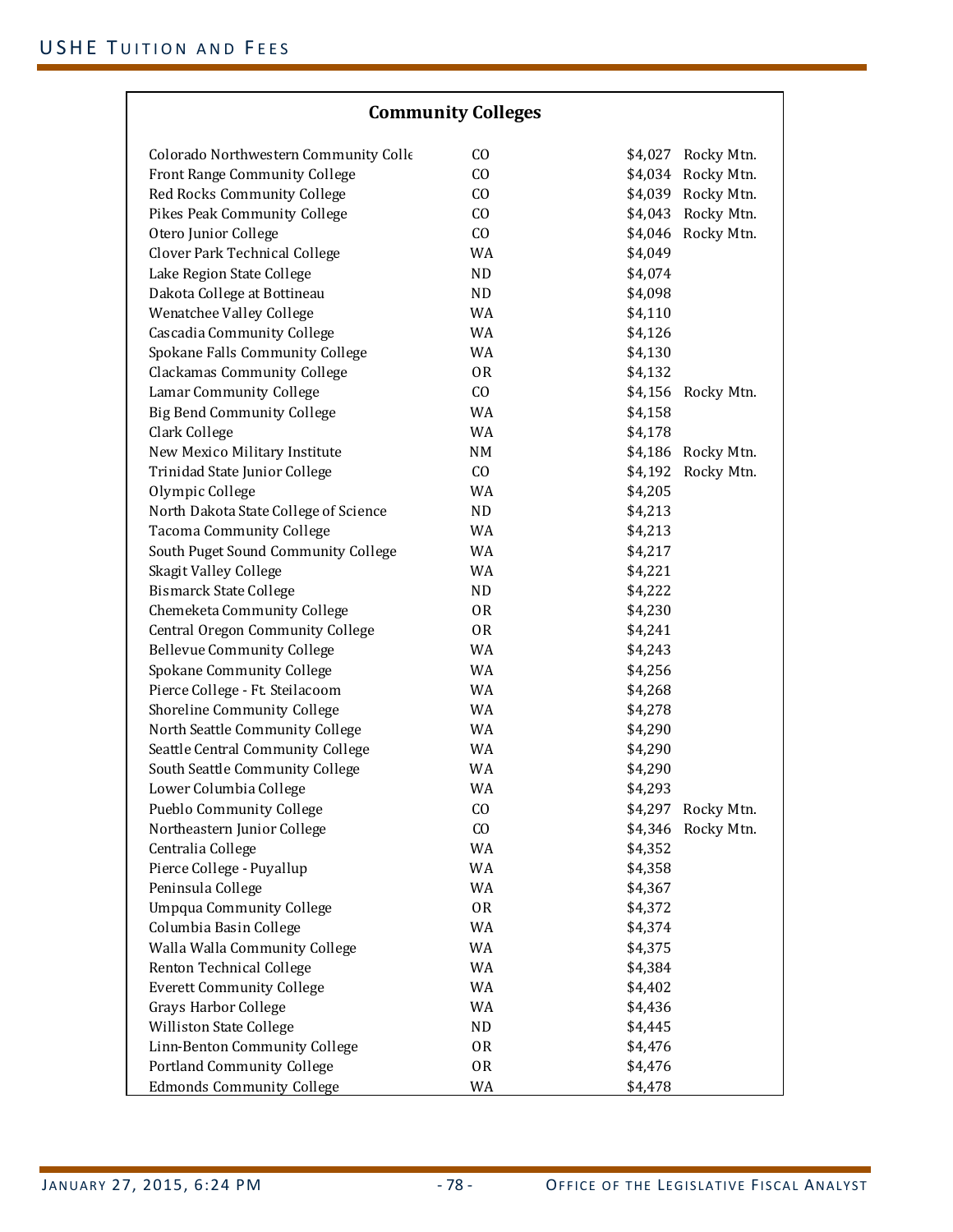| <b>Community Colleges</b>                 |                                            |                       |  |
|-------------------------------------------|--------------------------------------------|-----------------------|--|
| <b>Whatcom Community College</b>          | WA                                         | \$4,488               |  |
| Yakima Valley College                     | WA                                         | \$4,496               |  |
| Lake Washington Institute of Technology   | WA                                         | \$4,504               |  |
| Green River Community College             | WA                                         | \$4,520               |  |
| Columbia Gorge Community College          | 0R                                         | \$4,545               |  |
| Klamath Community College                 | 0R                                         | \$4,574               |  |
| <b>Blue Mountain Community College</b>    | 0R                                         | \$4,576               |  |
| Community College of Denver               | CO                                         | \$4,580<br>Rocky Mtn. |  |
| <b>Bates Technical College</b>            | <b>WA</b>                                  | \$4,667               |  |
| <b>Rogue Community College</b>            | 0R                                         | \$4,680               |  |
| Tillamook Bay Community College           | 0 <sub>R</sub>                             | \$4,680               |  |
| Mt. Hood Community College                | 0R                                         | \$4,751               |  |
| Oregon Coast Community College            | 0R                                         | \$4,770               |  |
| Lane Community College                    | 0R                                         | \$4,920               |  |
| <b>Clatsop Community College</b>          | 0R                                         | \$4,995               |  |
| <b>Treasure Valley Community College</b>  | 0R                                         | \$5,085               |  |
| Southwestern Oregon Community Collego     | 0R                                         | \$5,337               |  |
| Western Dakota Technical Institute        | <b>SD</b>                                  | \$5,610               |  |
| Mitchell Technical Institute              | SD                                         | \$5,675               |  |
| Southeast Technical Institute             | <b>SD</b>                                  | \$6,090               |  |
| Lake Area Technical Institute             | SD                                         | \$6,706               |  |
|                                           | <b>WICHE Average</b><br>Rocky Mtn. Average | \$2,581<br>\$2,718    |  |
|                                           |                                            |                       |  |
| Snow % of WICHE average                   |                                            | 131.3%                |  |
| Snow % of Rocky Mountain average          |                                            | 124.7%                |  |
| Snow % of WICHE minimum                   |                                            | 382.4%                |  |
| Snow % of Rocky Mountain minimum          |                                            | 382.4%                |  |
|                                           |                                            |                       |  |
| Snow % of WICHE maximum                   |                                            | 50.5%                 |  |
| Snow % of Rocky Mountain maximum          |                                            | 74.0%                 |  |
| USU - Eastern % of WICHE average          |                                            | 130.7%                |  |
| USU - Eastern % of Rocky Mountain average |                                            | 124.1%                |  |
|                                           |                                            |                       |  |
| USU - Eastern % of WICHE minimum          |                                            | 380.7%                |  |
| USU - Eastern % of Rocky Mountain minimum |                                            | 380.7%                |  |
| USU - Eastern % of WICHE maximum          |                                            | 50.3%                 |  |
| USU - Eastern % of Rocky Mountain maximum |                                            | 73.6%                 |  |
|                                           |                                            |                       |  |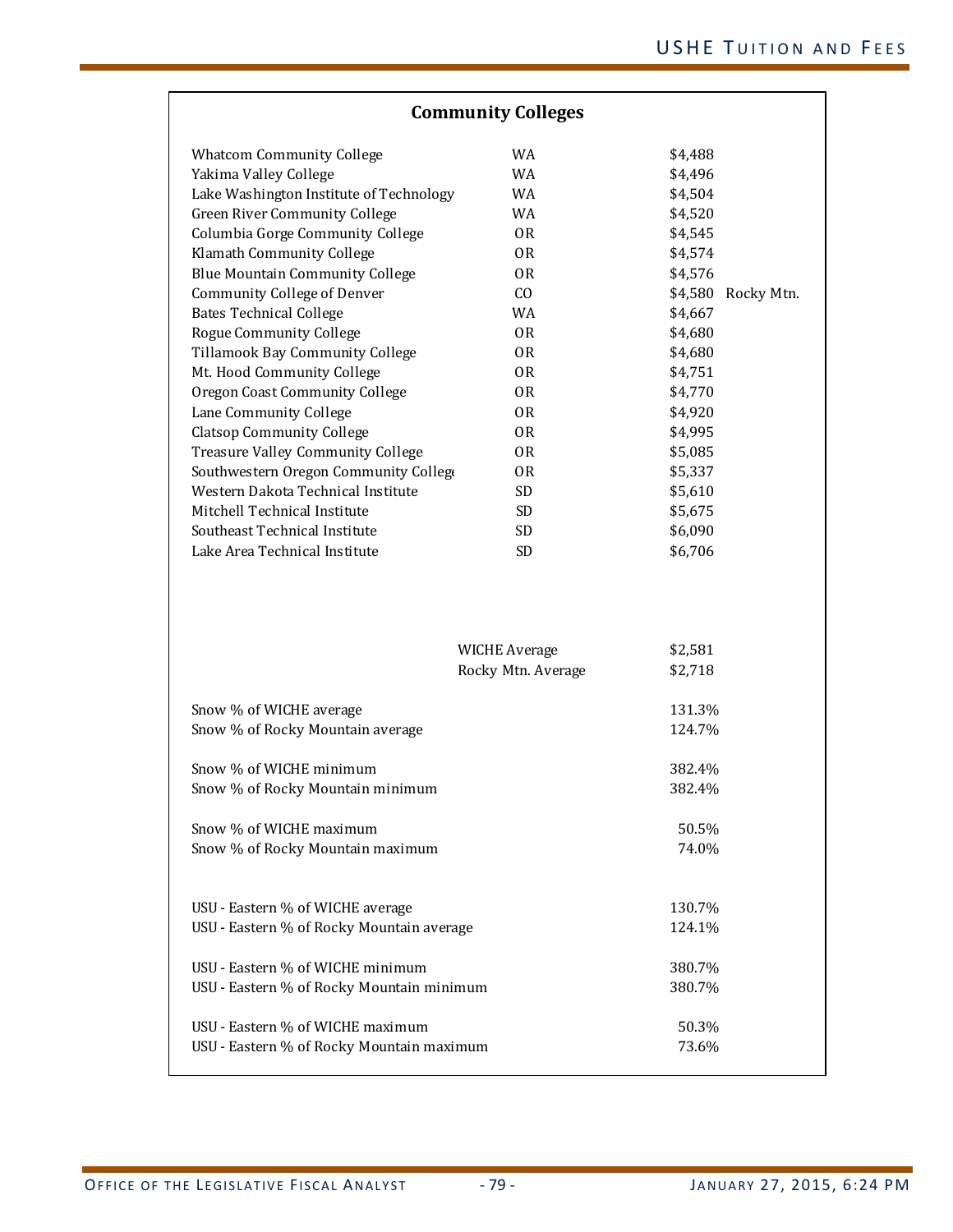# USHE TUITION AND FEES

| SLCC % of WICHE average          | 134.4% |
|----------------------------------|--------|
| SLCC % of Rocky Mountain average | 127.6% |
| SLCC % of WICHE minimum          | 391.5% |
| SLCC % of Rocky Mountain minimum | 391.5% |
| SLCC % of WICHE maximum          | 51.7%  |
| SLCC % of Rocky Mountain maximum | 75.7%  |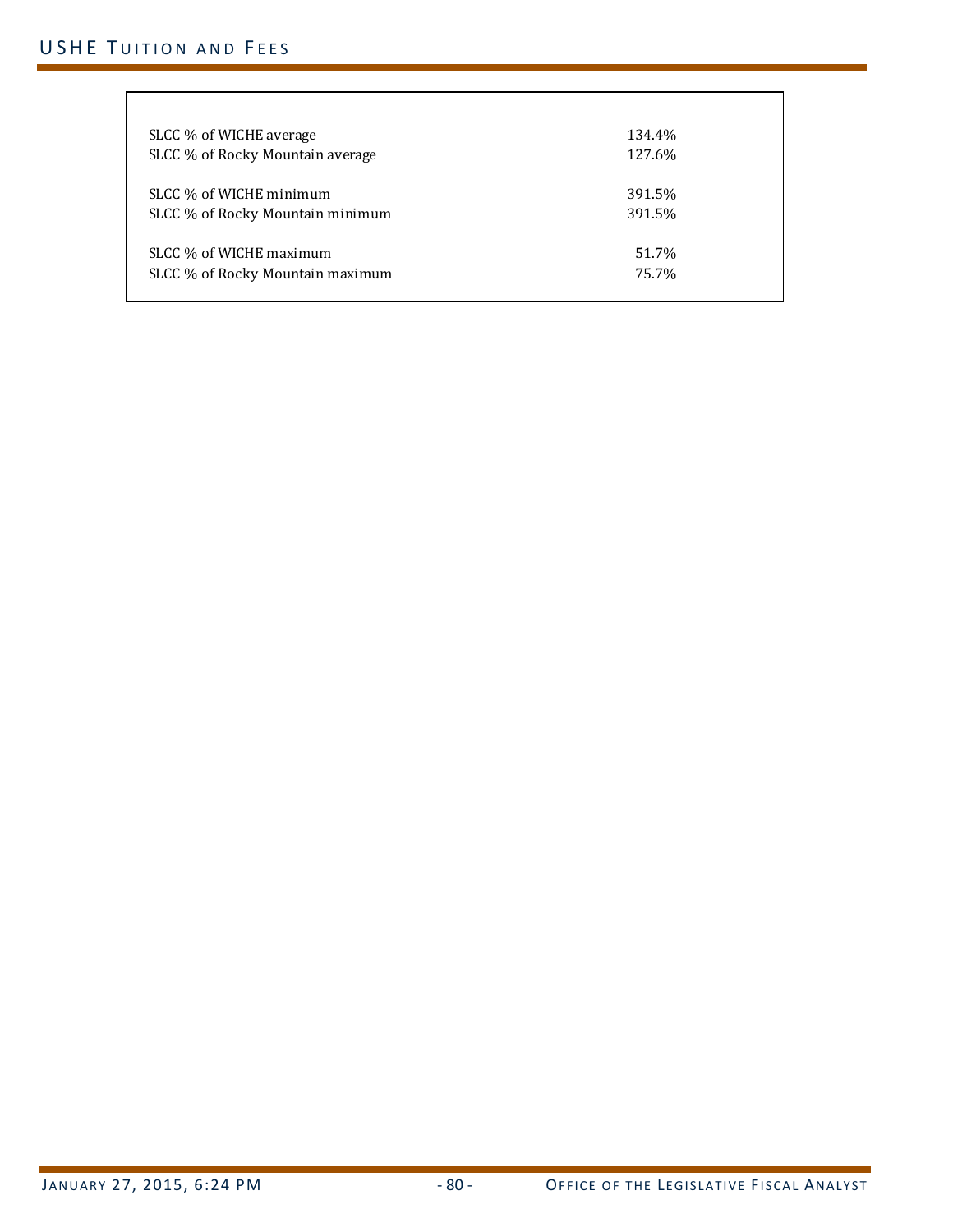| <b>Community Colleges</b>                                                                                                                                                                                                                                                                       |                                                                                      |                                                                                                            |  |  |
|-------------------------------------------------------------------------------------------------------------------------------------------------------------------------------------------------------------------------------------------------------------------------------------------------|--------------------------------------------------------------------------------------|------------------------------------------------------------------------------------------------------------|--|--|
| <b>Peer Institutions</b><br><b>Resident, Undergraduate Tuition and Fees</b><br>FY 2014-2015                                                                                                                                                                                                     |                                                                                      |                                                                                                            |  |  |
| Institution                                                                                                                                                                                                                                                                                     | <b>State</b>                                                                         | <b>Tuition and Fees</b>                                                                                    |  |  |
| Santa Fe Community College<br>Western Nevada College<br>Coconino Community College<br><b>Snow College</b><br>Rogue Community College<br>Centralia College<br>North Idaho College<br>South Puget Sound Community College<br><b>Whatcom Community College</b><br><b>Corning Community College</b> | NM<br><b>NV</b><br>AZ<br><b>UT</b><br><b>OR</b><br>WA<br>ID<br>WA<br>WA<br><b>NY</b> | \$1,854<br>\$2,700<br>\$2,820<br>\$3,388<br>\$3,825<br>\$3,834<br>\$4,166<br>\$4,321<br>\$4,465<br>\$4,700 |  |  |
| \$3,607<br>Average                                                                                                                                                                                                                                                                              |                                                                                      |                                                                                                            |  |  |
| Snow % of average                                                                                                                                                                                                                                                                               |                                                                                      | 93.9%                                                                                                      |  |  |
| Snow % of minimum                                                                                                                                                                                                                                                                               |                                                                                      | 182.7%                                                                                                     |  |  |
| Snow % of maximum                                                                                                                                                                                                                                                                               |                                                                                      | 72.1%                                                                                                      |  |  |
|                                                                                                                                                                                                                                                                                                 |                                                                                      |                                                                                                            |  |  |